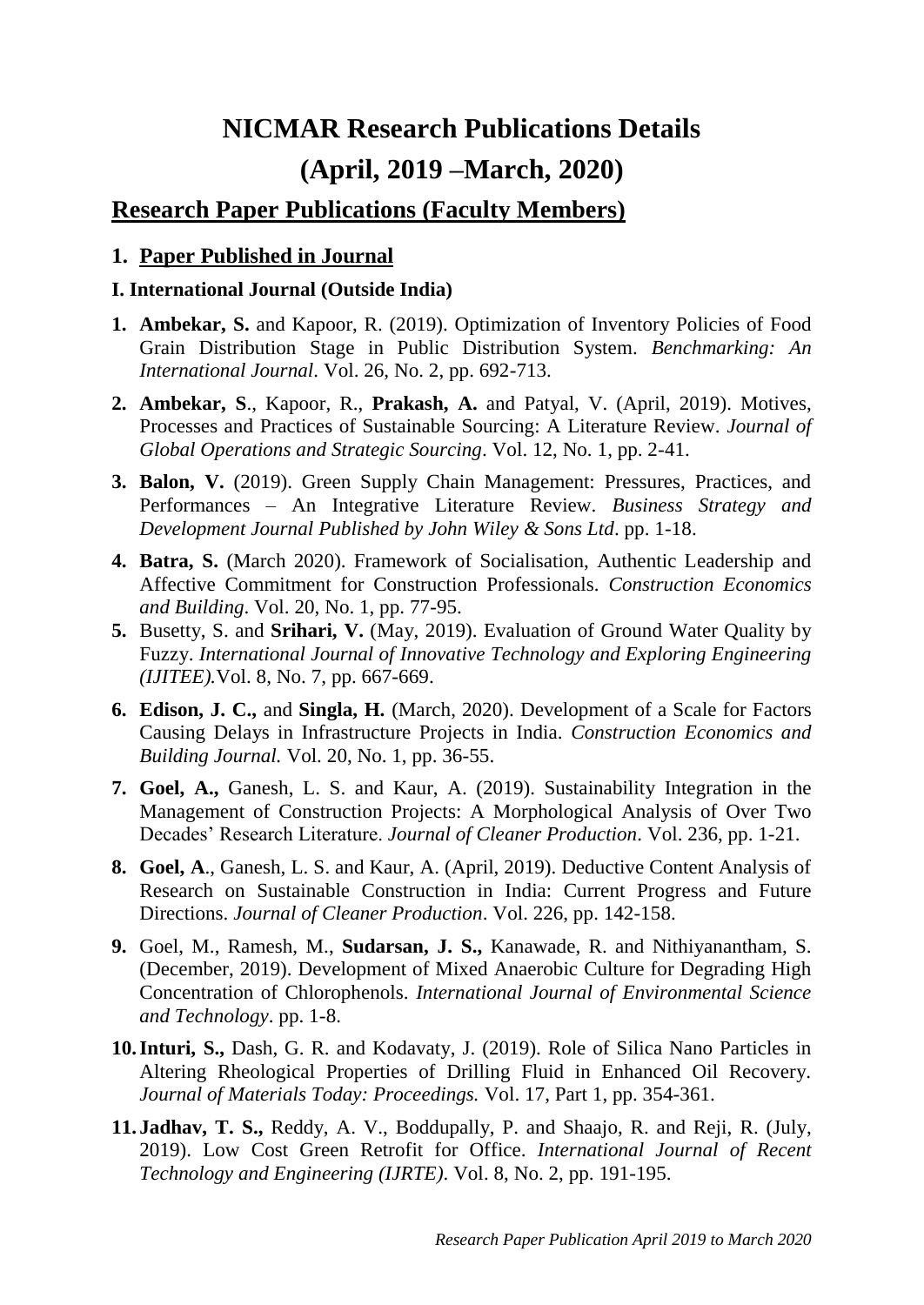- **12. Jagannathan, M.** and Santosh Kumar, V. (2019). Litigation Proneness of Dispute Resolution Clauses in Construction Contracts. *Journal of Legal Affairs and Dispute Resolution in Engineering and Construction*. Vol. 11, No. 3, pp. 1-8.
- **13. Jagannathan, M.** and Santosh Kumar, V. (2020). Litigation in Construction Contracts: Literature Review. *Journal of Legal Affairs and Dispute Resolution in Engineering and Construction*. Vol. 12, No. 1, pp. 1-9.
- **14. Jain, M.,** and Kalamdhad, A. (2020). Soil Revitalization Via Waste Utilization: Compost Effects on Soil Organic Properties, Nutritional, Sorption and Physical Properties. *Environmental Technology and Innovation*. Vol. 18, pp. 1-12.
- **15. Jain, M.,** Paul, S. and Kalamdhad, A. (2019). Recalcitrant Carbon for Composting of Fibrous aquatic Waste: Degradation Kinetics, Spectroscopic Study and Effect on Physio-Chemical and Nutritional Properties. *Journal of Environmental Management.* Elsevier. Vol. 251, pp. 1-11.
- **16. Jain, M.,** Paul, S. and Kalamdhad, A. (2020). Kinetics and Physics during composting of Various Organic Wastes: Statistical Approach to Interpret Compost Application Feasibility. *Journal of Cleaner Production*. 255, pp. 1-11.
- **17. Jain, M.,** Paul, S. and Kalamdhad, A. (August, 2019). Interplay of Physical and Chemical Properties during In-Vessel Degradation of Sewage Sludge. *Waste Management* Journal Published by Elsevier. Vol. 98, pp. 58-68.
- **18.Kore, S.** (June 2019). Feasibility Study on Use of Plastic Waste as Fine Aggregate in Concrete Mixes. *Journal of Building Material Science*. Vol. I, No. I, pp. 26 - 31.
- **19.Kore, S.,** A. K. Vyas and Syed Ahmed Kabeer K. I. (2019). A Brief Review on Sustainable Utilisation of Marble Waste in Concrete. *International Journal of Sustainable Engineering*. pp. 1-16.
- **20.**Lakshmi, VDMV. and **Joshi, M.** (October 2019). Price Discovery Behavior of Spot and Futures: Evidence from Pre and Post Crises Period. *The IUP Journal of Applied Economics.* Vol. XVIII, No. 4, pp. 24-42.
- **21.M. D. Deepak,** Mahesh, G. and Medi, N. (Oct.,-Dec. 2019). Knowledge Management Influence on Safety Management Practices: Evidence from Construction Industry. *International Journal of Knowledge Management*. Vol. 15, No. 4, pp. 16-37.
- **22.Patil, S.,** Iyer, K. C. and Chaphalkar, N. B. (July 2019). Influence of Extrinsic Factors on Construction Arbitrators Decision Making. *ASCE's Journal of Legal Affairs and Dispute Resolution in Engineering and Construction*. Vol. 11, No. 4, pp. 1-7.
- **23.**Patnaik, B., **Seshadri, S, T.,** Riek, M. Z. and Nyuot, G. B. (January, 2020). Performance of Copper Slag Concrete Exposed to Elevated Temperature for Low Duration. *International Journal of Recent Technology and Engineering (IJRTE*). Vol. 8, No. 5, pp. 650-655.
- **24.Phadke, K.** and Kamat, N. (2019). Does IPO Grading Impact Price Efficiency in India? *The Review of Finance and Banking Journal*. Vol. 11, No. 2, pp. 79-90.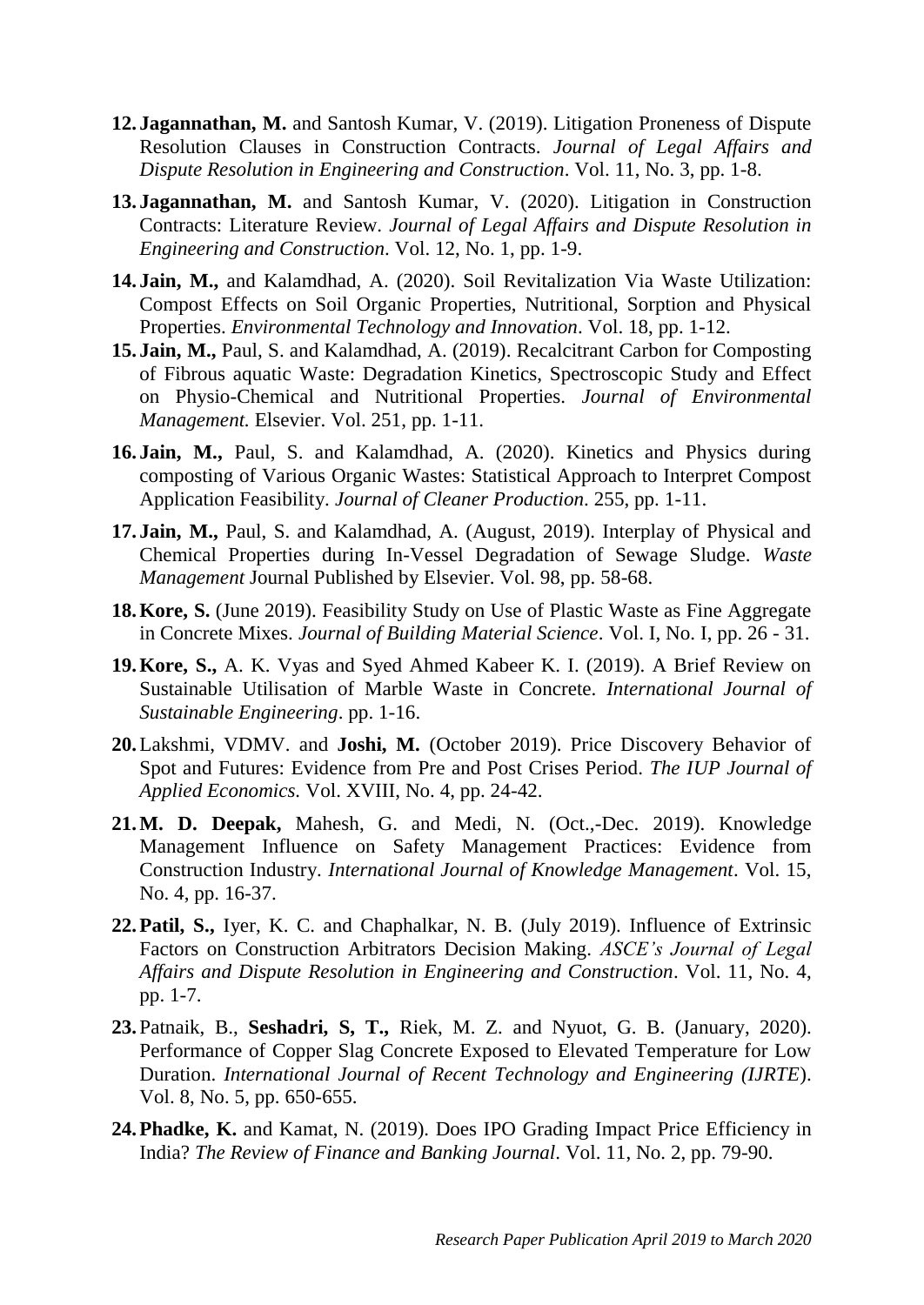- **25.Prakash, A.** (September, 2019). Smart Cities Mission in India: Some Definitions and Considerations. *Smart and Sustainable Built Environment*. Vol. 8, No. 4, pp. 322-337.
- **26.Prakash, A. and Phadtare, M.** (August, 2019). Exploration of Logic in Project Marketing Using Interpretive Structural Modeling. *Journal of Construction Engineering and Management.* Vol. 145, No. 11, pp. 1-13.
- **27.**Rajan, R. J., **Sudarsan, J. S.,** Nithyanantham, S. (July, 2019). Efficiency of Constructed Wetlands in Treating E. coli Bacteria Present in Livestock Wastewater. *International Journal of Environmental Science and Technology*. pp. 1-12.
- **28.Rajaprasad. S. V. S.** (2019). Measuring the Efficiency of Indian Real Estate Firms during the Pre and Post Demonetization Period by Adopting Data Environment Analysis. *Baltic Journal of Real Estate Economics and Construction Management.* Vol. 7, No. 1, pp. 98-109.
- **29.Rajaprasad. S. V. S.** (2019). Selection of Internal Safety Auditors in an Indian Construction Organization based on the SWARA and ARAS Methods. *Journal of Occupational Health and Epidemiology (JOHE).* Vol. 8, No. 3, pp. 134-140.
- **30.Rajaprasad. S. V. S.** (2019). The Influence of a Goal Programming Approach for Safety Management Practices on the Performance of a Selected Indian Construction Organization. *Production Engineering Archives*. Vol. 24, pp. 43-47.
- **31.Rajhans, R.** (2019). General Equity vs DVR Share of Tata Motors: Investors Dilemma. *Emerald Emerging Markets Case Studies*. Vol. 9, No. 2, pp. 1-19.
- **32.Rajhans, R. and Halder, A.** (2019). Urban Infrastructure Financing in India: A Proposed Framework for ULBs*. International Journal of Critical Infrastructure*. Vol. 15, No. 4, pp. 307-323.
- **33.Ramakrishna, N.,** Upadhyay, A., Karmarkar, P. and Acharya, K. (November, 2019). Tenure-Wise Determinants of Residential Property Value: An Application of Hedonic Pricing Model in Balewadi, Pune, India. *International Journal of the Bucharest University of Economic Studies, Romania.* Vol. 14, No. 4, pp. 70-85.
- **34.Singla, H.** (2019). A Comparative Analysis of Long-Term Performance of Construction and Non-Construction IPOs in India: A Panel Data Investigation. *Engineering, Construction and Architectural Management*. Emerald Publishing Limited. Vol. 26, No. 10, pp. 2447-2473.
- **35.Singla, H. and Bendigiri, P.** (2019). Factors Effecting Rentals of Residential Apartments in Pune, India: An Empirical Investigation. *International Journal of Housing Markets and Analysis*. Emerald Publishing Limited. Vol. 12, No. 6, pp. 1028-1054
- **36.Singla, H. and Hiray, A.** (Jan., Dec., 2019). Evaluating the Impact of Hedonism on Investment Choices in India. *Managerial Finance Journal*. Vol. 45, No. 12, pp. 1526-1541.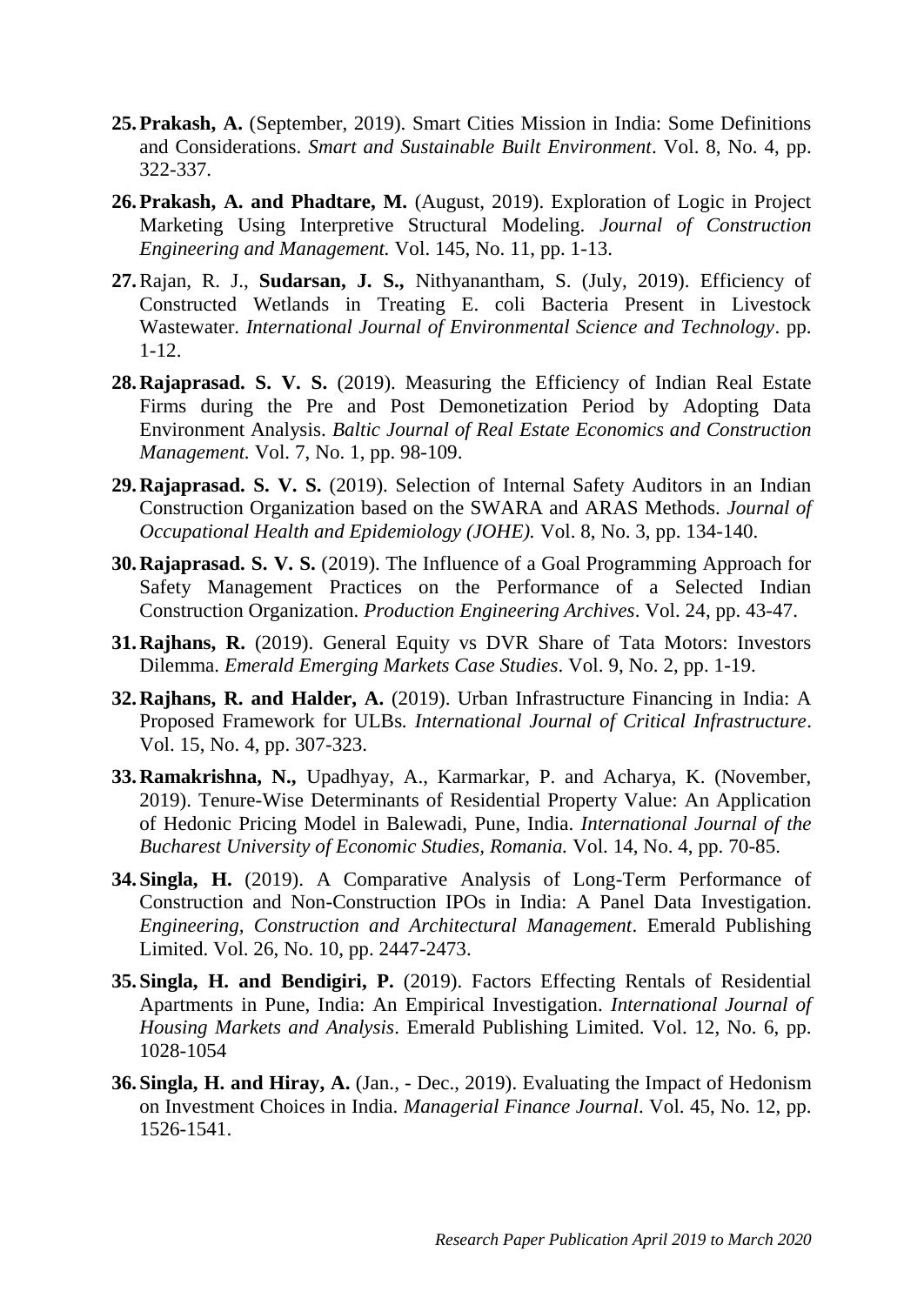- **37.Singla, H. and Samanta, P. K.** (April, 2019). Determinants of Dividend Payout of Construction Companies: A Panel Data Analysis. *Journal of Financial Management of Property and Construction*. Emerald Publishing Limited. Vol. 24, No. 1, pp. 19-38.
- **38.Sudarsan, J. S., Srihari, V.,** Jaiswal, D. and Jyesta, W. (Dec. 2019). Environmental Footprint Assessment of Educational Campus in South India from a Food-Water-Energy Nexus Perspective. *International Journal of Recent Technology and Engineering (IJRTE)*. Vol. 8, No. 4S2, pp. 118-122.
- **39.**Suribabu, C. R., **Sudarsan, J. S.,** Nithyanantham, S. (2019). Performance and Technical Valuation of Candle-Type Ceramic Filter for Water Purification. *International Journal of Energy and Water Resources.* pp. 1-9.
- **40.**Tomar, P., Thakur, H., **Sudarsan, J. S.,** Nithiyanantham, S. and Prathap, M. G. (January-February, 2020). Effect of Blue Green Algae on Plant Growth and Improving Soil Quality. *Test Engineering & Management*. pp. 3069-3072.
- **41.Venkatesan, R.,** (2019). Analysis of Causes of Delay in Indian Construction Projects and Mitigation Measures. *Journal of Financial Management of Property and Construction*. Emerald Publication Ltd. pp. 1-20.
- **42.**Verma, D. and **Singla, H.** (Oct.,– Dec., 2019). Can Indian Online Fruits and Vegetables Companies Break the Jinx of Orthodox Shopping? *International Journal of Online Marketing (IOJM).* Vol. 9, No. 4, pp. 33-46.

#### **II. National Journal**

- **1. Ammani, P.** (December 2019). Digital Marketing as a Competitive Advantage for Realtors. *Think India Journal.* Vol. 22, Special Issue 23, pp. 102-112.
- **2.** Berwal, P., Agarwal, P. and **Goyal, R.** (November 2019). Utilization of Recycled Aggregate in Wet Mix Macadam (WMM). *International Journal of Innovative Technology and Exploring Engineering (IJITEE).* Vol. 9, No. 1, pp. 2650-2653.
- **3.** Chandel, S. K., **Goyal, R.** and Singla S. (July 2019). Utilization of Construction Waste as Partial Replacement of Aggregates in Cement Concrete. *International Journal of Innovative Technology and Exploring Engineering (IJITEE)*. Vol. X, No. X, pp. 1028-1032.
- **4. Chandramohan, A.** (Jan. March 2020). Equipment Utilisation Efficiency Analysis using Value Stream Mapping for Runway Construction Project. *NICMAR-Journal of Construction Management.* Vol. 35, No. 1, pp. 36-44.
- **5. Gupta, R.,** Sharma, A, Gole, A and Kshetrimayum, B. (Oct. Dec., 2019). Review and Analysis of E-Procurement Practice by Construction Industry in India. *NICMAR – Journal of Construction Management and Research*. Vol. 34, No. 4, pp. 5-17.
- **6.** Ingawale, N. S., Gowtham, V. and **Narasimha Prasad, K. N.** (2020). Assessing Market Value of Land for Greenfield Townships – The Problems. *Indian Building Congress.* Vol. XXVIII, No. 1, pp. 105-110.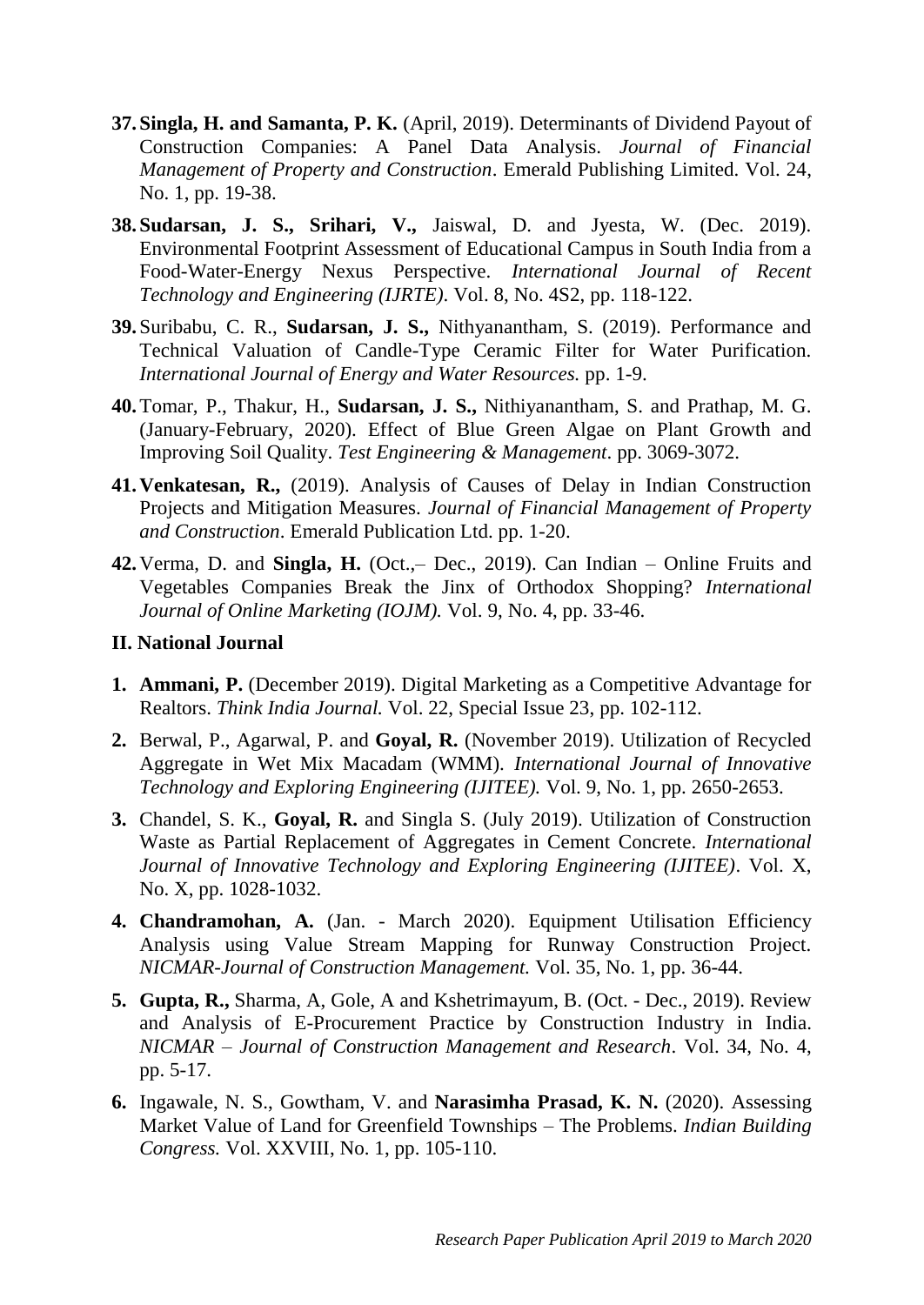- **7. Jagannathan, M.** and Venkata, S. K. (2020). Perceptions of Stakeholders on Redraftability of Construction Contracts. *IIM Kozhikode Society and Management Review*. pp. 1-10.
- **8.** Jain, A, Khan, F., Gupta, P., Gupta, K. and **Yadav, S.** (September, 2019). Challenges Faces in PPP and HAM Model and the Need for an Alternative. *Journal of Civil Engineering, Science and Technology*. Vol. 10, No. 2, pp. 82-93.
- **9. Jain, Sameer** (April-June, 2019). Experimental Study of Linear Regression Algorithm using 'R' Tool for Predicting the Values of Homes. *'International Journal of Advance and Innovative Research'*. Vol. 6, No. 2, (VI), pp. 16-20.
- **10. Jain, Sameer** (June, 2019). Applications of 'Internet of Things' in Various Domains and Sectors: A Smart City Perspective. *Preliminary Publication of Indian Buildings Congress.* Vol. 27, No. 1, pp. 178-182.
- **11. Joshi, M.** (2019). Risk Analysis of Infrastructure Projects-Case of Mumbai Metroline 1. *Journal of Construction Engineering Technology and Management*. Vol. 9, No. 3, pp. 16-29.
- **12.**Khanna, Y., Agrawal, S., Kapare, N., Sharma, S., Singhaniya, P. and **Yadav, S.** (January, 2020). Arbitration Hub in India: A Proposed Institutional Model. *The IUP Law Review*. Vol. X, No. 1, pp. 7-32.
- **13.Koner, J.,** (2019). A Case Study on Smart City Missions. 'Perspectives on Management Bi-annual Journal of Heritage Business School'. Vol. 10, No. 1 & 2, pp. 17-26.
- **14. Koner, J.,** (2019). An Empirical Study on Capacity Forecasting of Jawaharlal Nehru Port Trust (JNPT) in India. *'Perspectives on Management Bi-annual Journal of Heritage Business School'*. Vol. 10, No. 1 & 2, pp. 71-78.
- **15.Koner, J., Desai, D.** and N. Ashwin. (Jan.,– March, 2020). Exploration of Project Marketing Practices of Indian Construction Constracting Organizations*. NICMAR-Journal of Construction Management.* Vol. 35, No. 1, pp. 45-57.
- **16.Mamillapalli, R. S. and Rao, H. P.** (Jan., June 2019). Downfall of Indian Tunneling Giant: A Case on Coastal Projects. *IMT Case Journal, a Bi–Annual Journal*. Vol. 9, No. 2, pp. 11-25.
- **17.Mantha, N.** (April June, 2019). Sustainable Construction An Option for Waste Minimization in Construction. *Journal of Civil Engineering and Environmental Technology (JCEET)*. Vol. 6, No. 4, pp. 296 -301.
- **18.Mantha, N.** (Oct. Dec., 2019). Sustainable Construction Principles. *Journal of Civil Engineering and Environmental Technology (JCEET)*. Vol. 6, No. 7, pp. 412-415.
- **19.Muralidhar, P.** (September, 2019). Model for Identifying the Risk Level in Construction Projects. *International Journal of Recent Technology and Engineering (IJRTE*). Vol. 8, No. 3, pp. 1343-1350.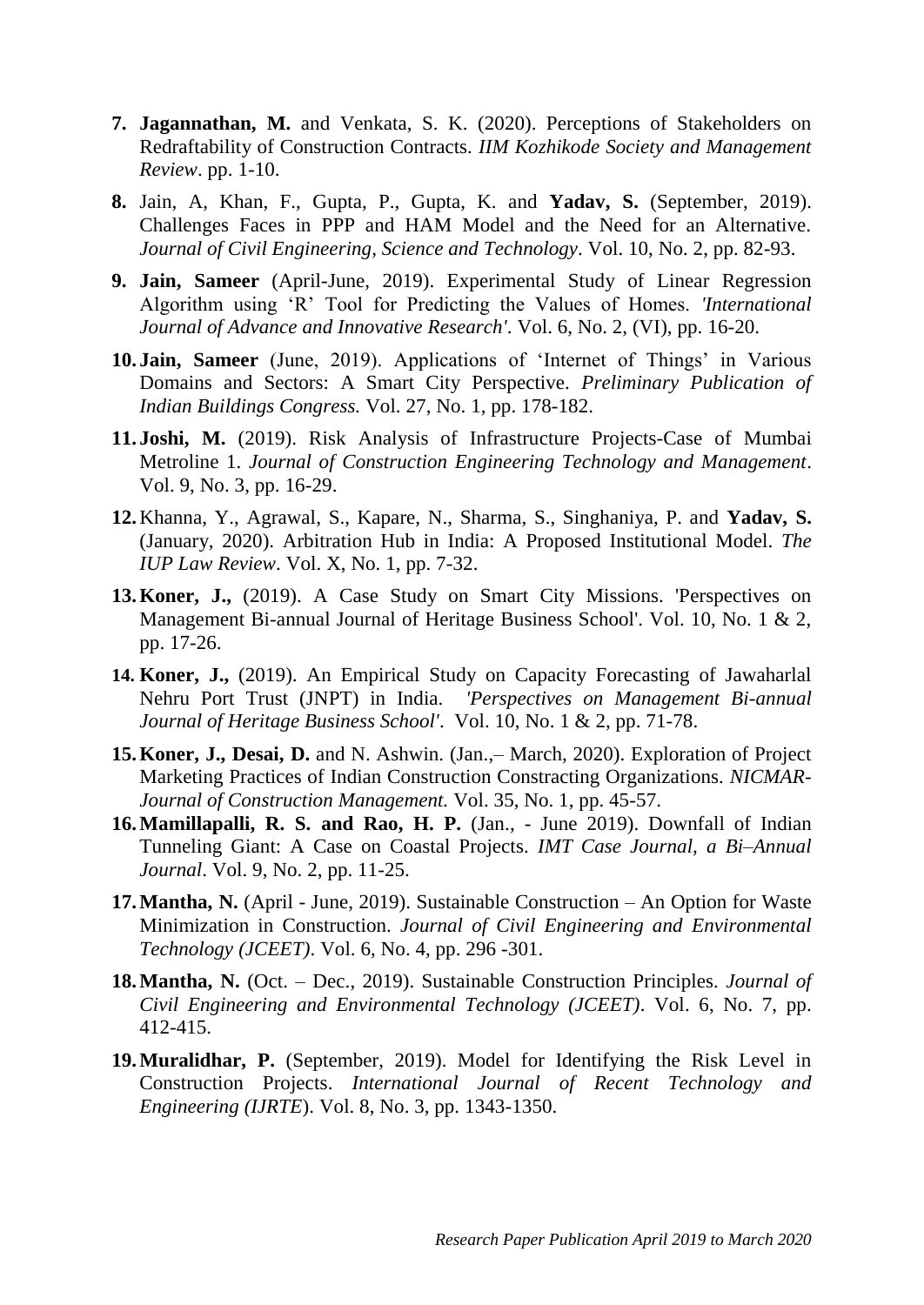- **20.Narasimha Prasad, K. N.** (Sept. Nov., 2019). Lessons from Studies on Building Failures during Construction in India. *i-manager's Journal on Civil Engineering*. Vol. 9, No. 4, pp. 50-57.
- **21.Narasimha Prasad, K. N. and Agrawal, V.** (Feb.,-April, 2019). Automation and Robotics in the construction Industry- A Review. *i-manager's Journal of Future Engineering and Technology*. Vol. 14, No. 3, pp. 19-25.
- **22.Narasimha Prasad, K. N., Agrawal, V. M.,** Yajurvedi, P. M. and Angaluri Venkata, A. (January-June, 2019). Benefits Gained through E-Procurement of Public construction Projects in India. *Urban Panorama*. Vol. XVIII, No. 1, pp. 21- 32.
- **23.Narasimha Prasad, K. N.,** Pandey, M. and Vaidya, P. N. (July Dec., 2019). Innovative Construction Materials in the Indian Housing Sector. *Urban Panorama.Vol*. XVIII, No. 2. pp. 67-75.
- **24.Pai, S.** and **Singh, I.** (Nov., 2019 Jan., 2020). Effective Implementation Strategy of Safety Practices in Indian Steel Industry using Focused Group Discussion Technique. *i manager's Journal on Future Engineering and Technology*. Vol. 15, No. 2, pp. 19-25.
- **25.Pai, S.,** Wardhan, N. and Abhineeth, N. (June, 2019). Application of Virtual Reality (VR) Technology for Effective Design of Construction Projects. *Preliminary Publication of Indian Buildings Congress*. Vol. 27, No. 1, pp. 193- 198.
- **26.Patil, S.** and **Vaishampayan, S.** (Jan.,-March, 2020). Revenue Generation Using Land Value Capture Mechanism: A Case of Pune Metro Rail Project. *NICMAR-Journal of Construction Management*. Vol. 35, No. 1, pp. 5-15.
- **27.Patil, Y.** (July Sept. 2019). Smart City and Public Health: Legal Issues and Challenges in India. *Journal of Krishnan Institute of Medical Sciences University (JKIMSU)*. Vol. 8, No. 3, pp. 125-128.
- **28.Phadke, K**. and Kamat, M. S. (April, 2019). Impact of IPO Pricing Mechanism on Short and Long-Run Returns in India: An Empirical Study. *'International Journal of Management Studies'*. Vol. VI, 2(3), April, 2019. pp. 1-7.
- **29.Ramakrishna, N.** (April June, 2019). Housing for the Urban Poor: The Case of Chandigarh Model. Published in *NAGARLOK Journal of the Indian Institute of Public Administrator.* Vol. LI, No. 1, part 2, pp. 84-93.
- **30.Ramakrishna, N.** (July Dec. 2019). Access to Basic Urban Services and Human Development: An Analysis of the Indian States. *Journal of Governance & Public Policy.* Vol. 9, No. 2, pp. 45-57.
- **31.Ramakrishna, N.,** Appala, A., Reddy, S. and Gunupudi, G. (Jan., June, 2019). Assessing the Importance of Natural Amenities in Terms of Property Value in Urban Areas: A Study of Baner-Pashan Sub-urban Area. *Urban India Journal of National Institute of Urban Affairs*. Vol. 39, No. 1, pp. 41-57.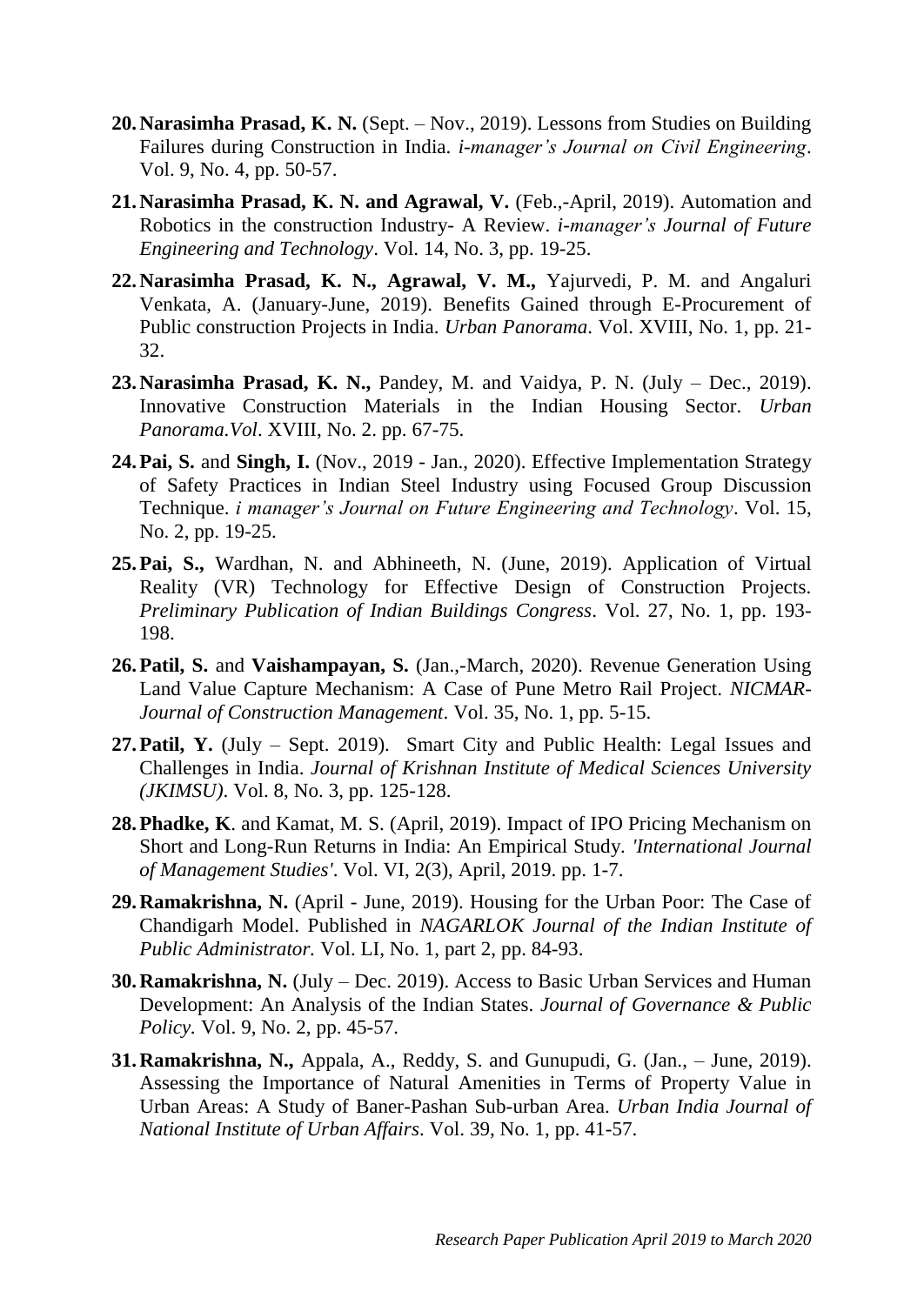- **32.Ramakrishna, N.**, Bahl, N., Parihar, V. and Bomb, N. (April June, 2019). A Study of the Casual Factors of the Failure of Real Estate Projects. *GITAM Journal of Management.* Vol. 17, No. 2, pp. 63-74.
- **33.Rao, H. P.** (December, 2019). Financial Viability Analysis of Bridge Construction Project – A Case of Hyderabad Toll Way Private Limited. *SAMVAD: SIBM Pune Research Journal*. Vol. XIX, pp. 67-70.
- **34.Samanta, P. K.** (July Sept., 2019). Opportunities and Challenges in Developing Inland Waterways Transport in India. *The Orissa Journal of Commerce*. Vol. XXXX, No. 3, pp. 97- 107.
- **35.Samanta, P. K. and Singla, H.** (July, 2019). Factors Affecting the Success of Joint Ventures in Indian Construction Firms. *The IUP Journal of Management Research*. Vol. XVIII, No. 3, pp. 39-50.
- **36.Savitha, C.** (March, 2020). Re-skilling Interventions for the New Age Need for a Holistic Approach. Aweshkar - *A Peer-Reviewed Research Journal*. Vol. 27, No. 1, pp. 28-42.
- **37.Seshadri, S, T.,** (October-December, 2019). Durability Behaviour of Copper Slag Admixed Concrete. *Research Journal of Engineering and Technology.* Vol. 10, No. 04, pp. 172-174.
- **38.Shrivas, A., Singh, I. and Pai, S.** (June, 2019). Optimization of Construction Equipment for Infrastructure Projects through Effective Project Management Tools. *Indian Highways*. Vol. 47, No. 6, pp. 31-41.
- **39.Shrivastava, R.,** Gupta, S., Mittal, A. and Saxena, B. (2019). A Review on Critical Risk Factors for Infrastructure Projects in Asian Countries. '*Indian Journal of Economics & Business'*. Vol. 18, No. 1, pp. 343-364.
- **40.Shrivastava, R.,** Gupta, S., Mittal, A. and Saxena, B. (November, 2019). Critical Risk Factors Causing the Time and Cost Overruns of Indian Railway Projects in India. *International Journal of Recent Technology and Engineering (IJRTE).*Vol. 8, No. 4, pp. 7743-7750.
- **41.Singh, I.** (April, 2020). Analysis of Shortcomings in the Indian Contracting System. *Civil Engineering and Construction Review*. Vol. 33, No. 4, pp. 34-39.
- **42.Singh, I.** (January-June, 2019). Causes of Delay in Infrastructure Project A Case Study. *Urban Panorama*. Vol. XVIII, No. 1, pp. 33-50.
- **43.Singh, I.** (July Dec., 2019). Imperative of Risk Management in Bidding Process. *Urban Panorama.* Vol. XVIII, No. 2, pp. 41-65.
- **44.Singh, I.** (June 2019). Modern Development in Construction Project Management. *Preliminary Publication of Indian Buildings Congress*. Vol. 27, No. 1, pp. 199- 204.
- **45.Singh, I.** and Pandey, M. (2020). Sustainable Planning of Greenfield Township Solution for Traffic, Solid Waste, Pure Water and Energy. *Indian Building Congress*. Vol. XXVIII, No. 1, pp. 122-127.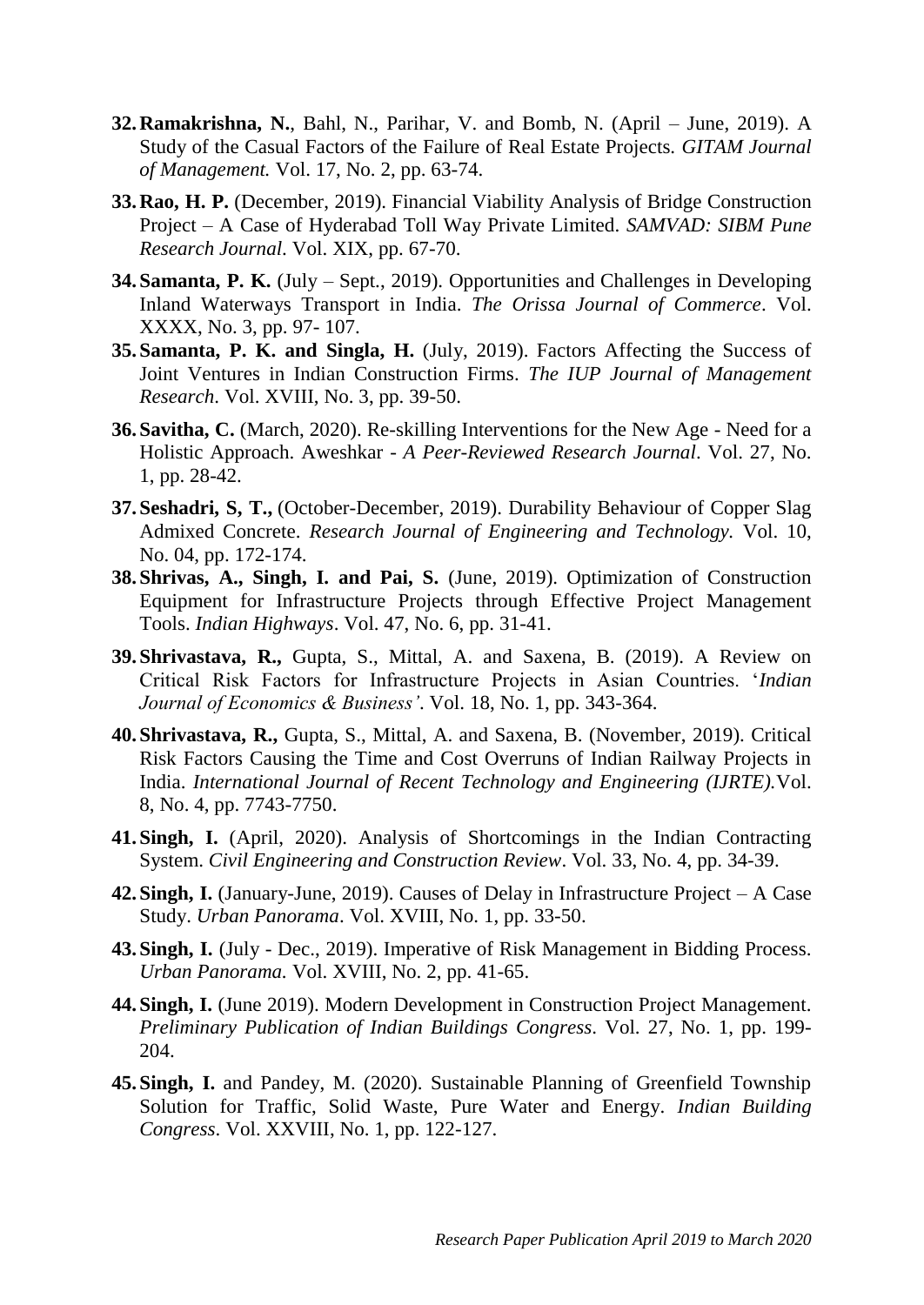- **46.Singh, I.,** Abhineeth, N. and Neela Wardhan, K. (July December 2019). Use of Recycled Aggregates Blended with Plastic Waste for Sustainable Road Construction. *Highway Research Journal, Indian Roads Congress.* Vol. 10, No. 2, pp. 31-38.
- **47.Singla, H. (2019).** Using Interpretive Structural Modelling on Barriers to Implementation of Enterprise Risk Management in Construction Projects. *imanager's Journal on Management*. Vol. 13, No. 3, pp. 22-29.
- **48.Singla, H. and Samanta, P. K.** (Jan., Dec., 2019). Approaches to Equity Appraisal in India from the Perspective of the Financial Analysts*. ASBM Journal of Management.* Vol. 12, No. 1 & 2, pp. 48-58.
- **49.Sinha, A.** (November, 2019). Analytical Approach to Evaluate Potential Automobile Remanufacturers in India. *IOSR- Journal of Business and Management*. Vol. 21, No. 11, Series-II, pp. 85-94.
- **50.**Sridevi, M., Rao, P. S. and **Seshadri S. T.** (October, 2019). Effect of Elevated Temperature on Quaternary Blended Bacterial Self Compacting Concrete (QBBSCC). *Indian Concrete Journal*. pp. 21-26.
- **51.**Sridevi, M., Rao, P. S. and **Seshadri S. T.** (Sept. Nov., 2019). Impact Strength of Quaternary Blended Self-Compacting Concrete (QBSCC). *i-manager's Journal on Structural Engineering.* Vol. 8, No. 3, pp. 22-27.
- **52.**Sridevi, M., Srinivasa Rao, P, and **Seshadri, S, T.,** (December 2019 February 2020). Effect Of Freezing and Thawing On Quaternary Blended Bacterial Self-Compacting Concrete (QBBSCC). *i-manager's Journal on Structural Engineering*, Vol. 8, No. 4, pp. 10-16.
- **53.Sudarsan, J. S.,** (2019). Artificial Constructed Wetlands A Viable Alternative for Recycling and Reuse of Wastewater. *Journal of the Institution of Public Health Engineers, India*. Vol. XXXXVII, No. 2, pp. 11-15.
- **54.Yadav, S.,** Kadukar, O., Parikh, V., Gehlot, P., Bindra, Amrit pal Singh and Vayeda, B. (Sept., – Nov., 2019). Analysing Factors Affecting Successful Running of Joint Ventures in India. *i-manager's Journal on Management (JMGT)*. Vol. 14, No. 2, pp. 12-21.

#### **III. Online Journal**

- **1. Abhyankar, A.,** Patwardhan, A., Paliwal, M. and Inamdar, A. (September, 2019). Identification of Flooded Areas Due to Severe Storm Using Envisat ASAR Data and Neural Networks*. Journal of Civil Engineering, Science and Technology*. Vol. 10, No. 2, pp. 113-120.
- **2. Biswas, A., Goel, A.** and Potnis, S. (October, 2019). Performance Evaluation of Sustainable Bituminous-Plastic Roads for Indian Conditions. *International Journal of Engineering and Advanced Technology (IJEAT).* Vol. 9, No. 1, pp. 6384-6392.
- **3.** Devyansh, P. and **Srinivas, K.** (March April, 2019). Cost Estimation of Construction Project Using Monte Carlo Simulation. *IOSR Journal of Mechanical and Civil Engineering*. Vol. 16, No. 2, Ser. III. pp. 142-158.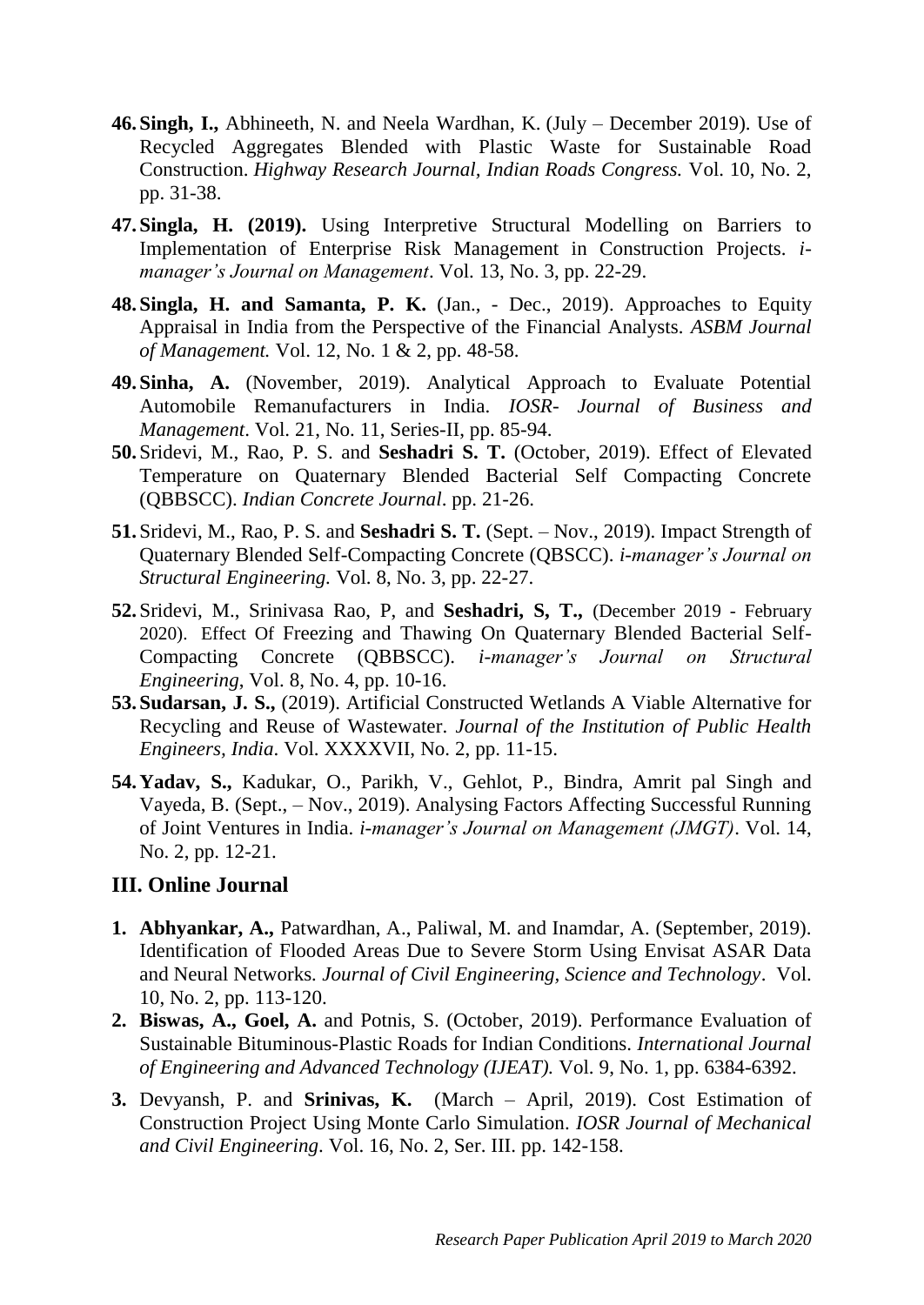- **4. Maggon, M.** (2019). Does Service Locus of Control Affect Customer Loyalty? A Study of Indian Hotels. *International Journal of Knowledge Management in Tourism and Hospitality*. Vol. 2, No. 2, pp. 140-150.
- **5.** Manda, T., Samant, S., Pendhe, K., Naphade, R., Gupta, H. and **Yadav, S.** (April, 2019). Claims and Settlement in Road Projects. *Journal of Civil Engineering, Science and Technology.* Vol. 10, No. 1, pp. 1-13.
- **6.** Mukherjee, S. and **Pai, S. K.** (2019). Use of Triaxial Geo Grids for Subgrade Stabilisation and Pavement Optimization. *International Journal of Advance Research, Ideas and Innovations in Technology.* Vol. 5, No. 4, pp. 191-195.
- **7. Muralidhar, P.** (February, 2020). Strategies of Green Supply Chain Practices in Construction Industry. *International Journal of Engineering and Advanced Technology (IJEAT).* Vol. 9, No. 3, pp. 3209-3212.
- **8. Patil, N.** (2019). Review of PPP Finance Model for Infrastructure Development: Sustainability Perspective. *International Journal of Management and Social Sciences (IJMSS).*Vol. 8 (2.6), pp. 142-147.
- **9. Sudarsan, J. S.,** Walikar, J. and Jaiswal, D. (December 2019). Carbon Footprint Estimation of Education Building a Drive towards Sustainable Development. *International Journal of Engineering and Advanced Technology (IJEAT).* Vol. 9, No. 1S4, pp. 611-614.

#### **2. Paper Published in Conference Proceedings/Edited Book**

- **1. Abhyankar, A.,** Asolekar, S. and Inamdar, A. B. (April, 2019). Models for Total Suspended Solids (TSS) using Ideal Remote Sensing System. '*Construction Management Practices'*. *Published by NICMAR, Pune,* India. pp. 1-12.
- **2. Agarwal, A., Pawar, A.** and **Rajput, B.** (April, 2019). Advances in Plaster Materials Used in Building Finishes: Ready-Mix Plaster. '*Construction Materials and Management*'. *Published by NICMAR*, Pune, India. pp. 39-44.
- **3. Ahuja, V.**, Bashir, O. and Bansal, S. (April, 2019). Risks and Urban Infrastructure Projects – Indian Scenario. '*Proceedings of 2nd Industry Academia Conference on Construction Management'*. *Published by NICMAR, Pune,* India. pp. 402-421.
- **4. Ammani, P.** (April, 2019). Effect of Waste Generation and Disposal on Costs in Construction Industry. '*Proceedings of 2nd Industry Academia Conference on Construction Management'*. *Published by NICMAR, Pune,* India. pp. 468-477.
- **5.** Bala, C.K., Raju, C. K., Gayitri, Keerthana, Y. L. and **Seshadri, S, T.** (April, 2019). Design of Sewer Network for B.V. Raju Institute of Technology using Sewergems Software. '*Proceedings of 2nd Industry Academia Conference on Construction Management'*. *Published by NICMAR, Pune,* India. pp. 603-614.
- **6. Batra, S.** and **Shrivastava, R.** (April, 2019). Negotiation Analysis- A Case of Real Estate Property Deal. '*Real Estate Development and Management'. Published by NICMAR, Pune,* India. pp. 114-125.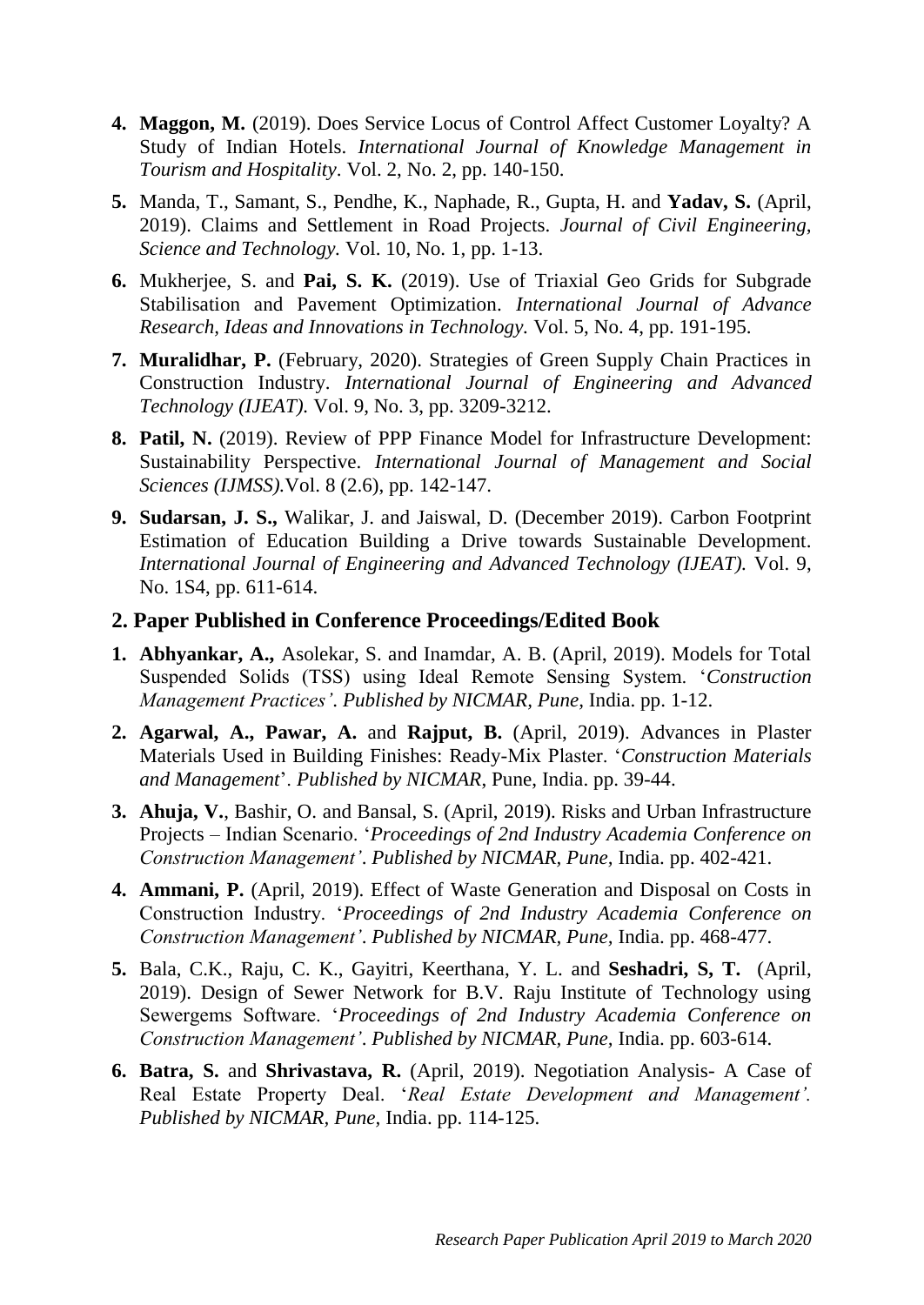- **7. Chowdary, R. K.** (April, 2019). Analysis of Public Private Partnership Projects in India and Techniques Implemented in Other Countries. '*Contract and Claim Management'*. *Published by NICMAR, Pune,* India. pp. 79-88.
- **8. Chowdry, R. N. K.**, Narendiran A. and Ghouse, M. P. O. (April, 2019). Mitigation of Construction Delays in Indian Projects. '*Proceedings of 2nd Industry Academia Conference on Construction Management'*. *Published by NICMAR, Pune,* India. pp. 535-553.
- **9.** Das, H., Kumar, S. K. and **Agrawal, V.** (April, 2019). A Critical Analysis of the Most Efficient Green Building Rating System among LEED & GRIHA. '*Proceedings of 2nd Industry Academia Conference on Construction Management'*. *Published by NICMAR, Pune,* India. pp. 69-88.
- **10.Das, M.** (April, 2019). Success of Project Revisited: A Review of Literature. '*Project Management Practices'. Published by NICMAR, Pune,* India. pp. 231- 247.
- **11.Desai, D., Phadtare, M.**, Kedare, S. and Ghoshal, V. (April, 2019). Identification of Marketing Strategies Suitable for Small & Medium Scale Business-to-Business Firms. '*Project Management Practices'*. Published by NICMAR, Pune, India. pp. 61-74.
- **12.Deshpande, P.** (April, 2019). Study of Energy Consumption Benchmarking of Construction Equipment - Ready Mix Concrete Plant. '*Project Management Practices'. Published by NICMAR, Pune,* India. pp. 31-49.
- **13.Deshpande, R.** (April, 2019). Carbon Footprint of Transportation Sector A Case Study of Pune, India. '*Sustainable Development in Construction Sector*'. *Published by NICMAR*, Pune, India. pp. 9-17.
- **14.Dixit, A. V.** (April, 2019). Energy Management Methodologies A Literature Review. '*Sustainable Development in Construction Sector*'. *Published by NICMAR*, Pune, India. pp. 129-135.
- **15.Gandage, A.** (April, 2019). Admixtures in Concrete A Review. '*Construction Materials and Management*'. *Published by NICMAR*, Pune, India. pp. 67-76.
- **16.Ganguli, T. K.**, Deshmukh, S., Nandanwar, D. and Desai, N., Dhongani, R. and Bam, N. (April, 2019). Issues and Challenges of Lean Construction in Real Estate Projects. '*Construction Management Practices'*. *Published by NICMAR, Pune,*  India. pp. 111-126.
- **17.Ghosh, P.** and Raval, P. M. (April, 2019). Case Studies of Mixed Land use Policies. 'Urban Infrastructure Development and Management'. *Published by NICMAR, Pune,* India. pp. 59-74.
- **18.Goel, A.** (April, 2019). A Hierarchical Model of Constructability Improvement Barriers in the Indian Construction Industry. '*Construction Materials and Management*'. *Published by NICMAR*, Pune, India. pp. 240-259.
- **19.Gokhale, C.** (April, 2019). An Overview of Gabions and its Applications. '*Proceedings of 2nd Industry Academia Conference on Construction Management'*. *Published by NICMAR, Pune,* India. pp. 157-180.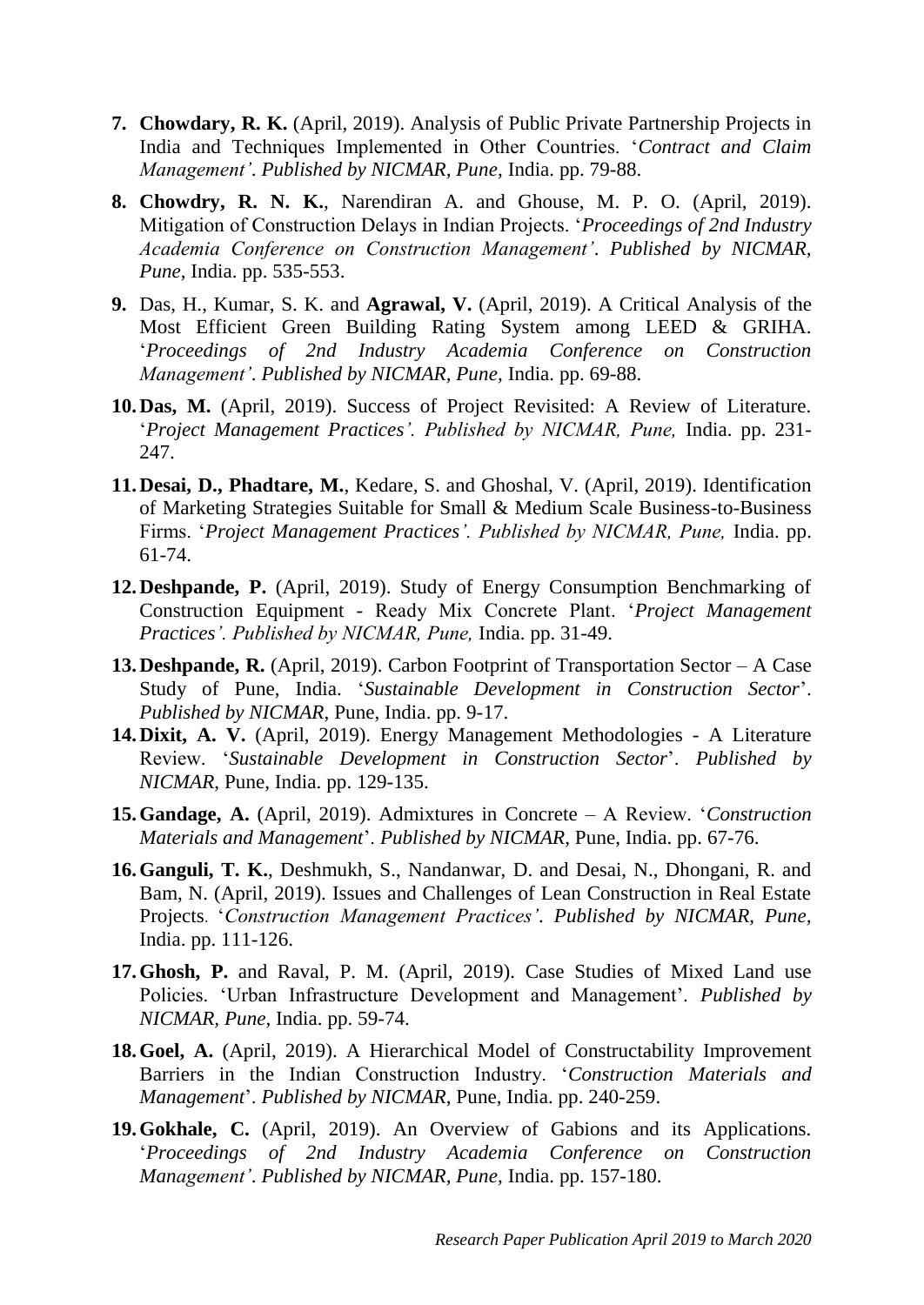- **20.Gokhale, C.** (April, 2019). Design and Construction Aspects of Floating Dry Dock Gate. '*Construction Materials and Management*'. *Published by NICMAR*, Pune, India. pp. 126-139.
- *21.***Gokhale, C.** (November, 2019). Estimation of Permeability from Physical and Geophysical Parameters for Sandstones of Central India. *INDOROCK – 2019, 8th Indian Rock Conference Proceedings.* pp. 110-120.
- **22.Goyal, R.** (April, 2019). Seismic Behaviour of Concentric Reinforced Cement Concrete and Steel X – Bracing System in High Rise Structures. '*Construction Materials and Management*'. *Published by NICMAR*, Pune, India. pp. 113-125.
- **23.Goyal, R.** (April, 2019). Strength properties of Geopolymer Concrete with Partially Replacement of Natural sand by stone dust. '*Proceedings of 2nd Industry Academia Conference on Construction Management'*. *Published by NICMAR, Pune,* India. pp. 254-261.
- **24.Gupta, R.**, Mohota, C., Datta, M. and Jaya, P. S., Michael, A. J. (April, 2019). A Comprehensive Review of Robotics and Automation in the Construction Sector. '*Proceedings of 2nd Industry Academia Conference on Construction Management'*. *Published by NICMAR, Pune,* India. pp. 234-253.
- **25.Halder, A.** (April, 2019). Exploring Complexity of Project Governance in Indian Mega Projects: A Social Network Analysis Approach. '*Project Management Practices'. Published by NICMAR, Pune,* India. pp. 115-143.
- **26.Hiray, A.**, Ramtekkar, A., Vasireddy, R., Vallurupalli, S. and Dwivedi, D. (April, 2019).Linguistic Evaluation of Written Communication in Indian Construction Sector: A Review and Framework. '*Project Management Practices'. Published by NICMAR, Pune,* India. pp. 103-114.
- **27. Jadhav, T. S.** (April, 2019). Strategies for Reducing Cooling Load of Buildings.'*Sustainable Development in Construction Sector*'. *Published by NICMAR*, Pune, India. pp. 121-128.
- **28. Jagannathan, M.** and **Prasad, V.** (April, 2019). Liquidation of Construction Claims: An Attempt through the Smart Contracts. '*Contract and Claim Management'*. *Published by NICMAR, Pune,* India. pp. 9-25.
- **29. Jagannathan, M.** and **Soneji, J.** (April, 2019). Hybrid Annuity Model in Highway Projects: A Review of Current Challenges and Possible Solutions. '*Contract and Claim Management'*. *Published by NICMAR, Pune,* India. pp. 62-78.
- **30. Jagannathan, M.** and Venkata, S. K. (2019). Perceptions of Stakeholders on Redraftability of Construction Contracts. PMI Conference e-proceedings PMIRAC 2019. pp. 678-693**.(Award of Best Runner-up Paper)**
- **31. Jagannathan, M., Singla, H. and Hiray, A.** (2019). Identification of the Contracts Manager's Personality Type based on the Assessment of Requisite Skills. PMI Conference e-proceedings PMIRAC 2019. pp. 266-282.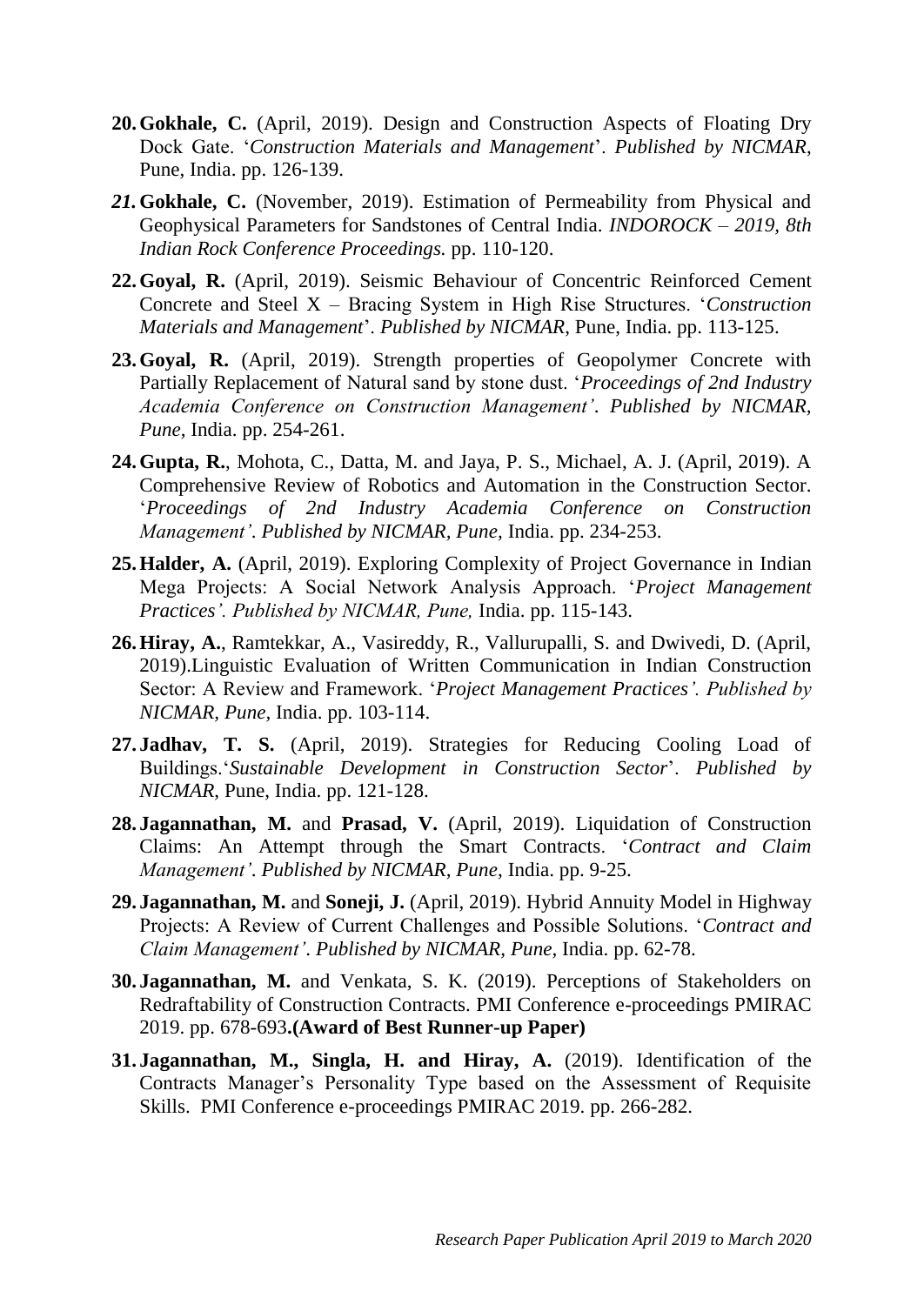- **32. Jagannathan, M., Chowdry, R. K.,** and **Malla, V.** (November 2019). Construction Contracts and Lean: Mapping Wastes to its Sources. *Proceedings of the Third Biennial Indian Lean Construction Conference ILCC 2019. 'Bringing up*  Lean Culture in Indian Construction'. Published by NICMAR, Pune and Excel *India Publishers. Pune*. pp. B47-B56.
- **33. Jagtap, M.** (April, 2019). Assessing the Effect of Prioritization of the Critical Chain Activities on Project Duration. *'Project Management Practices'. Published by NICMAR, Pune,* India. pp. 173-183.
- **34. Jagtap, M.** (November 2019). Assessing Lean Project Delivery in Smart City Development Projects. *Proceedings of the Third Biennial Indian Lean Construction Conference ILCC 2019.'Bringing up Lean Culture in Indian Construction'. Published by NICMAR, Pune and Excel India Publishers*. pp. B24- B31.
- **35.**Jain, R. K. and **Goyal, R.** (September 2019). Impact of Inter Basin Water Transfer Project. *6th India Water Week Conference*. pp. 1-10.
- **36. Jain, Sachin** and **Jain, Sameer** (April, 2019). To Study the Utilization of Robots in Building Construction for Finishing Activities in India: A Case Based Approach '*Technological Transformation and Digitalization in Construction Industry'. Published by NICMAR, Pune,* India. pp. 71-80.
- **37. Jain, Sameer** and **Jain, Sachin** (April, 2019). Challenges and Opportunities Using "R" Tool for Analytics in Decision Making for Construction Projects – A Case Based Approach. '*Technological Transformation and Digitalization in Construction Industry'. Published by NICMAR, Pune,* India. pp. 240-252.
- **38.**Janani, T., **Sudarsan, J. S.** and K. Prasanna, K. (2019). Grey Water Recycling with Corn Cob as an Adsorbant. *AIP Conference Proceedings Scopus Indexed Journal Publication*. pp. 1 -7.
- **39.**Joshi, A., Dixit, A., Shrivastava, A., Singh, A., Bodkhe, P. and **Sathish Kumar, R.** (April, 2019). Study of a PPP project: - A Case Study on the Redevelopment of a Smart Railway Station (Habibganj) in Bhopal. '*Proceedings of 2nd Industry Academia Conference on Construction Management'*. *Published by NICMAR, Pune,* India. pp. 224-233.
- **40.**Kadam, O., Patil, S., Deoghare, V. and **Bhavsar, V.** (July, 2019). Impact of R&D Expenditure, Innovative Infrastructure and Financial Development on Innovation Activity: A Cross Country Panel Data Empirical Investigation. *'Financial and Other Issues in CRIP Sector'*. Published by NICMAR, Pune, India. pp. 105-117.
- **41.**Khan, A., Herrick, P. and **Pai, S.** (2020). Challenges in Implementation of Safety Practices for Building Implosion Technique in India. *Advances in Intelligent Systems and Computing, ICT Systems and Sustainability Proceedings of ICT4SD 2019*. Vol. 1, pp. 457-465.
- **42. Koner, J.** and Chavan, T. C. (July, 2019). A Case Study on Aundh-Baner-Balewadi (ABB) Area of Pune as a Local Area Initiative. *'Financial and Other Issues in CRIP Sector'*. Published by NICMAR, Pune, India. pp. 42-56.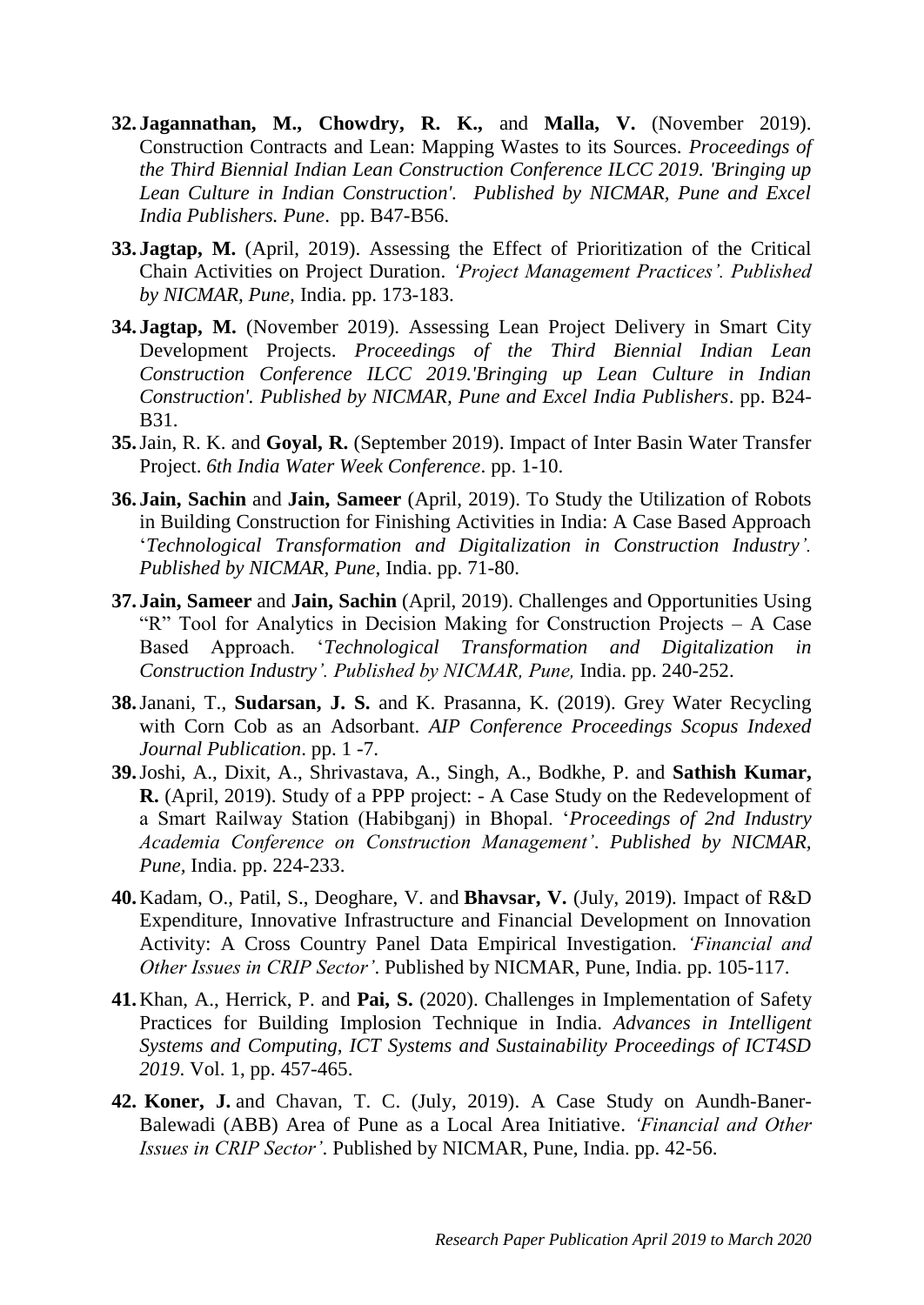- **43.Koner, J.** and **Purandare, A.** (July, 2019). A Critical Analysis on Balance of Payments in India. *'Financial and Other Issues in CRIP Sector'*. Published by NICMAR, Pune, India. pp. 128-139.
- **44.Koner, J.** and **Purandare, A.** (July, 2019). Crisis of Infrastructure Leasing & Finance Services (IL&FS): Was it Avoidable? *'Financial and Other Issues in CRIP Sector'*. Published by NICMAR, Pune, India. pp. 85-91.
- **45.Koner, J.**, Gupta, A., Solanki, R. S., Tomar, R. S. and Khandelwal, S. (April, 2019). Smart Cities and Sustainable Development. '*Real Estate Development and Management'. Published by NICMAR, Pune,* India. pp. 185-201.
- **46.Koner, J.**,*Chavan, T. C*. (April, 2019). Impact of Demonetization on Real Estate Market in Pune City. '*Real Estate Development and Management'. Published by NICMAR, Pune,* India. pp. 263-303.
- **47.**Kosti R. K., Sheikh, F. Dharmik, T. and **Mishra, S.** (April, 2019). Analysis of Factors Escalating Costs in Building Project-A Case of Commercial Building. '*Proceedings of 2nd Industry Academia Conference on Construction Management'*. *Published by NICMAR, Pune,* India. pp. 191-195.
- **48.**Koul, P., Rai, R. S. and **Ahuja, V.** (April, 2019). Key Risks Affecting Project Completion in the Indian Real Estate Projects. '*Real Estate Development and Management'. Published by NICMAR, Pune,* India. pp. 154-171.
- **49.**Krishna, K. V., Reddy, K. S. and **Ravinder, B.** (April, 2019). Impact of KIA Motors on Agriculture and Non-Agricultural Lands and Employment Opportunity in Penukonda, Andhra Pradesh. '*Proceedings of 2nd Industry Academia Conference on Construction Management'*. *Published by NICMAR, Pune,* India. pp. 121-130.
- **50.Mahajan, D.A.** Thakre, K., Bhaskar, U., Maltare, K. and Chandrayan, R. (April, 2019). A Study of ERP Implementation in Real Estate Companies. '*Technological Transformation and Digitalization in Construction Industry'. Published by NICMAR, Pune,* India. pp. 44-51.
- **51.Malla, V.** (April, 2019). Green Building Economics Relative Cost & Savings Impact Study With Respect To Conventional Buildings. '*Proceedings of 2nd Industry Academia Conference on Construction Management'*. *Published by NICMAR, Pune,* India. pp. 478-499.
- **52.Malla, V.** (2019). BIM (Building Information Modeling) Uptake- A Digital Marketing Tool in Construction Industry. PMI Conference e-Proceedings. PMPC 2019. pp. 3-10.
- **53.Malla, V.** (2019). Framework for BIM Maturity Model for Water Infrastructure Firms. PMI Conference e-Proceedings. PMPC 2019. pp. 3-14.
- **54.Malla, V.** (April, 2019). Construction Planning with BIM (Building Information Modelling) Framework and BIM Model as Virtual Prototype during Conceptual Phase of a Project Facility – Case Study of a Treatment Plant. '*Technological Transformation and Digitalization in Construction Industry'. Published by NICMAR, Pune,* India. pp. 192-208.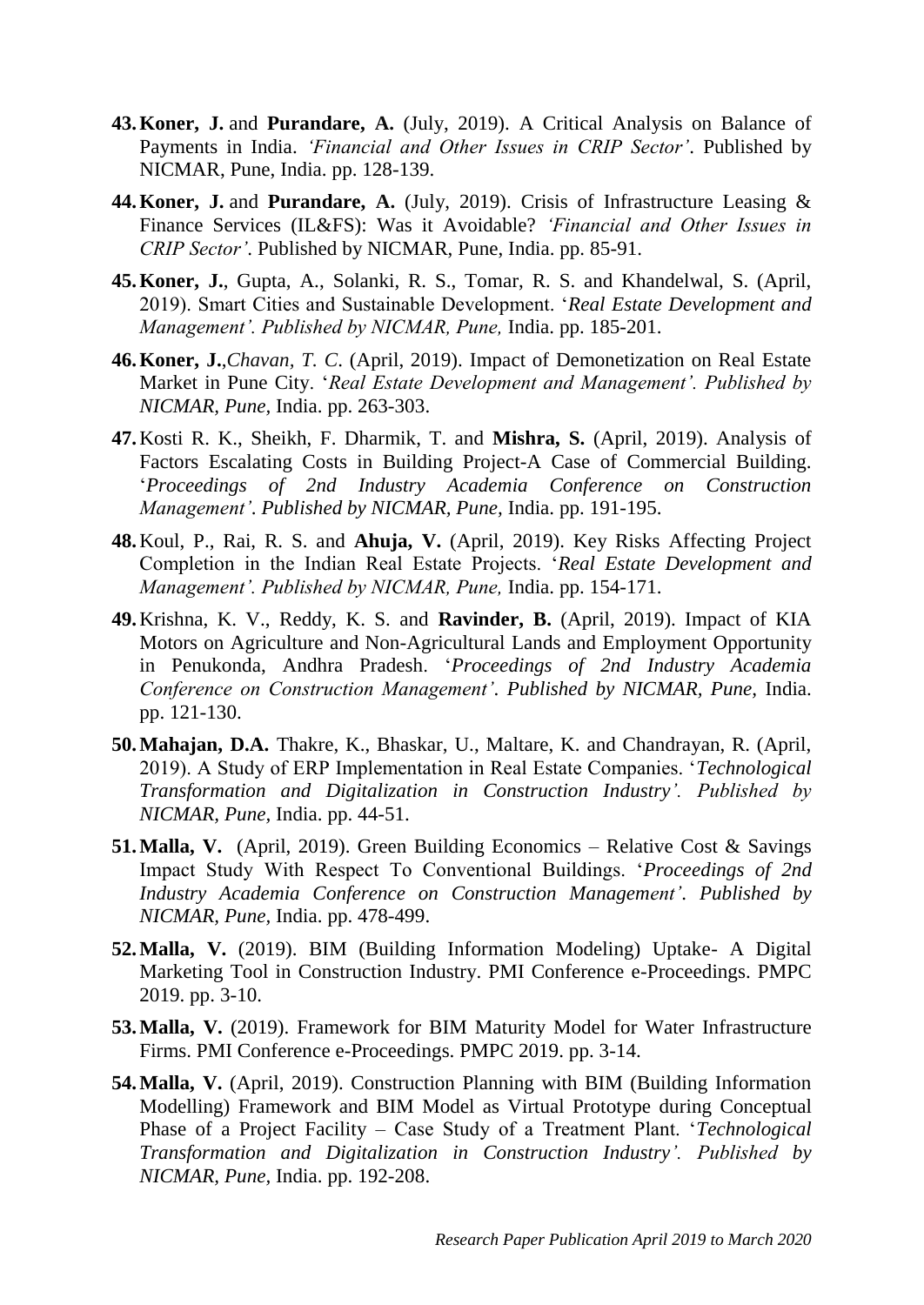- **55.Malsane, S., Shrivas, A.** and Greenwood, D. (April, 2019). Critical Factors Impacting BIM Uptake in the Indian Built Environment Sector. '*Technological Transformation and Digitalization in Construction Industry'. Published by NICMAR, Pune,* India. pp. 115-135.
- **56.Mamillapalli, R. S.** (April, 2019). Performance Assessment of Green Building Rating Systems in India. *'Sustainable Development in Construction Sector* '. *Published by NICMAR*, Pune, India. pp. 1-8.
- **57.Mamillapalli, R. S.** and **Mishra, S.** (November 2019). Empirical Study on Embodied Consumption in Housing Projects. *Proceedings of the 9th International Conference on Sustainable Waste Management towards Circular Economy.* pp. 250-253.
- **58.Mamillapalli, R. S.** and **Namboodiri, V.** (September, 2019). A Design Framework for Portable Artificial Photosynthesizer: A Future Reality. Published as a book chapter in *Renewable Energy and Climate Change*. Smart Innovation, Systems and Technologies, Springer Nature Singapore Pvt. Ltd. Vol. 161, pp. 287-291.
- **59.Mamillapalli, R. S.,** Singh, N. K. Manvitha, M. and Padwekar, S., (April, 2019). Study of Rate Variation in Construction Contracts. '*Proceedings of 2nd Industry Academia Conference on Construction Management'*. *Published by NICMAR, Pune,* India. pp. 148-156.
- **60.Mamillapalli, R. S.,** Dera, D. K. and **Venkatesan R.** (November 2019). Study on Resistance in Adopting Lean Construction Practices in Indian Real Estate Projects. *Proceedings of the Third Biennial Indian Lean Construction Conference ILCC 2019. 'Bringing up Lean Culture in Indian Construction'. Published by NICMAR, Pune and Excel India Publishers*. pp. B226-B233.
- **61.Mishra, S.** (April, 2019). Cost Escalation in Project Management: Study of a Real Estate Project in India. '*Project Management Practices'. Published by NICMAR, Pune,* India. pp. 1-13.
- **62.Mishra, S.** (April, 2019). Sustainable Building Construction Methods: Application of Green Retrofitting Techniques as Cost Optimization Tool. '*Proceedings of 2nd Industry Academia Conference on Construction Management'*. *Published by NICMAR, Pune,* India. pp. 269-283.
- **63.Muralidhar, P.**, Patel, R. P. Oommen, R. M. and Paul, R. (April, 2019). Factors Affecting the Success and Failure of Metro Rail in India: A Case Study. '*Proceedings of 2nd Industry Academia Conference on Construction Management'*. *Published by NICMAR, Pune,* India. pp. 422-432.
- **64.Namboodiri, V.** (April, 2019). Energy Optimization in HVAC Systems-A Practical Approach.'*Sustainable Development in Construction Sector*'. *Published by NICMAR*, Pune, India. pp. 146-156.
- **65.**Namdeo, N., Stuty, S. and **Bendigiri, P.** (April, 2019). The Effectiveness of Technology in Making a Sustainable Urban Transit System: Review of Literature '*Technological Transformation and Digitalization in Construction Industry'. Published by NICMAR, Pune,* India. pp. 16-26.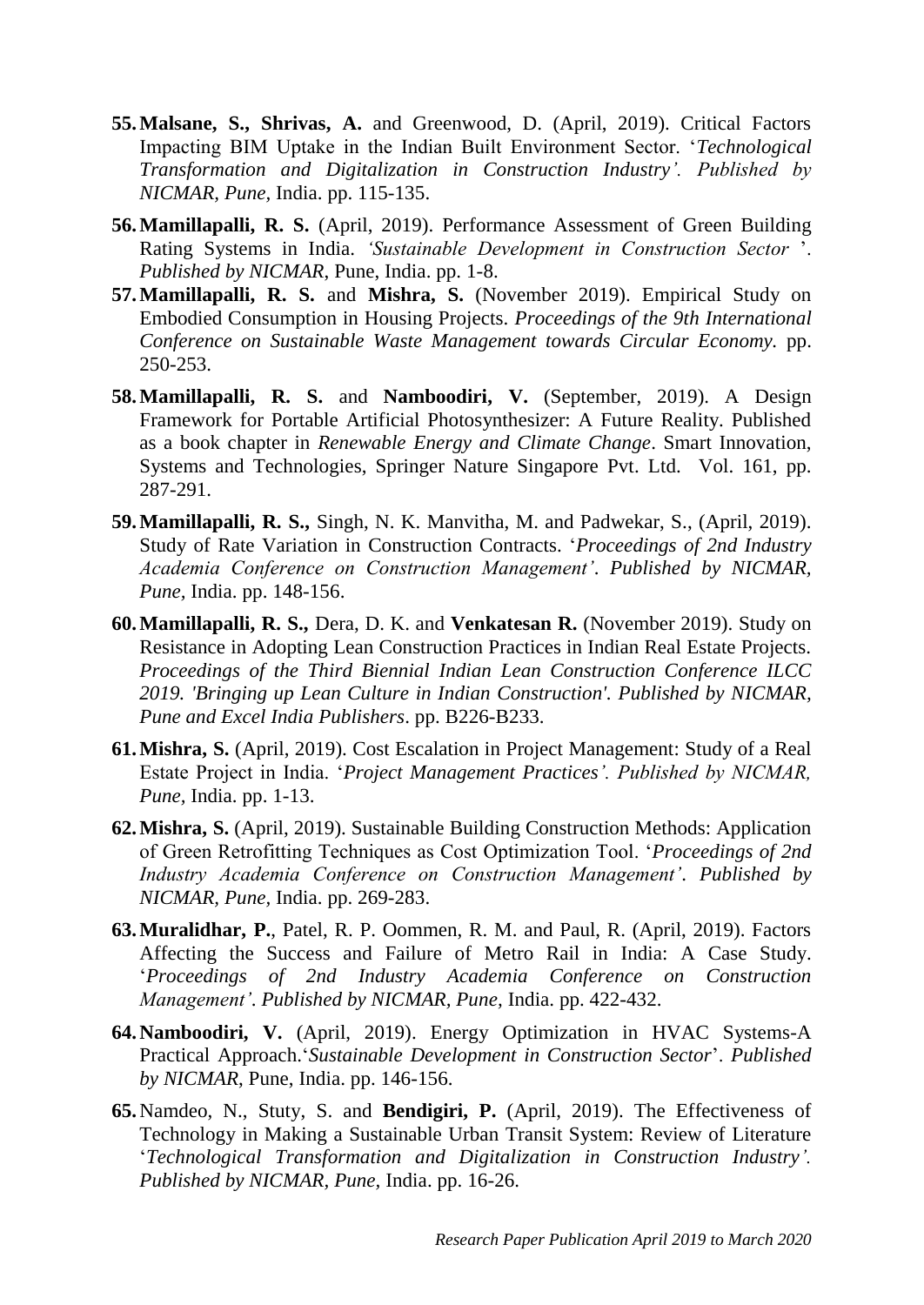- **66.Nargarjuna, P.** and **Samanta, P. K.** (April, 2019). Intelligent Transportation System: A Promising Solution for Traffic Management and Transportation System in India. 'Urban Infrastructure Development and Management'. *Published by NICMAR, Pune,* India. pp. 165-177.
- **67.**Nimbhorkar, R., Ranjan, Tr. and **Totla, P.** (November, 2019). Developing Lean Culture at General Electric Multimodal Manufacturing Facility using Kaizen Tool. *Proceedings of the Third Biennial Indian Lean Construction Conference ILCC 2019. 'Bringing up Lean Culture in Indian Construction'. Published by NICMAR, Pune and Excel India Publishers*. pp. B180-B189.
- **68.**Pandit, A., Choudhary, A., Jyothsna, D. and **Mishra, S.** (April, 2019). Effects of GST on Construction Projects Analysis of Building-Case Study. '*Proceedings of 2nd Industry Academia Conference on Construction Management'*. *Published by NICMAR, Pune,* India. pp. 131-137.
- **69.**Patel, R. and **Bendigiri, P.** (April, 2019). Griha Rating System of Buildings for Sustainable Construction. .'*Sustainable Development in Construction Sector*'. *Published by NICMAR*, Pune, India. pp. 93-109.
- **70.**Patil, G., Patel, P., Shukla, S., Nogja, K. and **Koner, J.** (April, 2019). Study and Development of KarandiKhedebar Village as a Smart Village. '*Real Estate Development and Management'. Published by NICMAR, Pune,* India. pp. 220-239.
- **71.Patil, N. A.** (April, 2019). Governance Issues in PPP Procurement Process for Infrastructure Development in India. '*Contract and Claim Management'*. *Published by NICMAR, Pune,* India. pp. 104-117.
- **72.Patil, S.** and Chaphalkar, N. B. (April, 2019). Dispute Resolution Decision Support System for Indian Construction Contracts. '*Contract and Claim Management'*. *Published by NICMAR, Pune,* India. pp. 89-103.
- **73.Patil, Y.** (August 2019). Affordable Housing in Smart Cities. *Conference on Affordable Housing – Building Inclusive Society for the 21st Century India*. pp. 154-157
- **74.Patil, Y. D.** (April, 2019). Redevelopment of Housing Societies: The Legislative Aspect. '*Real Estate Development and Management'. Published by NICMAR, Pune,* India. pp. 126-133.
- **75.Pawar, A. D., Rajput, B. L.** and **Agarwal, A. L.** (April, 2019). Factors Affecting Selection of Concrete Structure Formwork. '*Construction Materials and Management*'. *Published by NICMAR*, Pune, India. pp. 45-52.
- **76.Prakash, A., Ambekar, S., Roy, D.** and **Hiray, A.** (April, 2019). A Study on Origin - Destination Survey for a Section of Highway System. 'Urban Infrastructure Development and Management'. *Published by NICMAR, Pune,*  India. pp. 198-209.
- **77.Pramadha, V.** (April, 2019). Challenges Faced by Women Workers in Indian Construction Industry. *Proceedings of 2nd Industry Academia Conference on Construction Management'*. *Published by NICMAR, Pune,* India. pp. 597-602.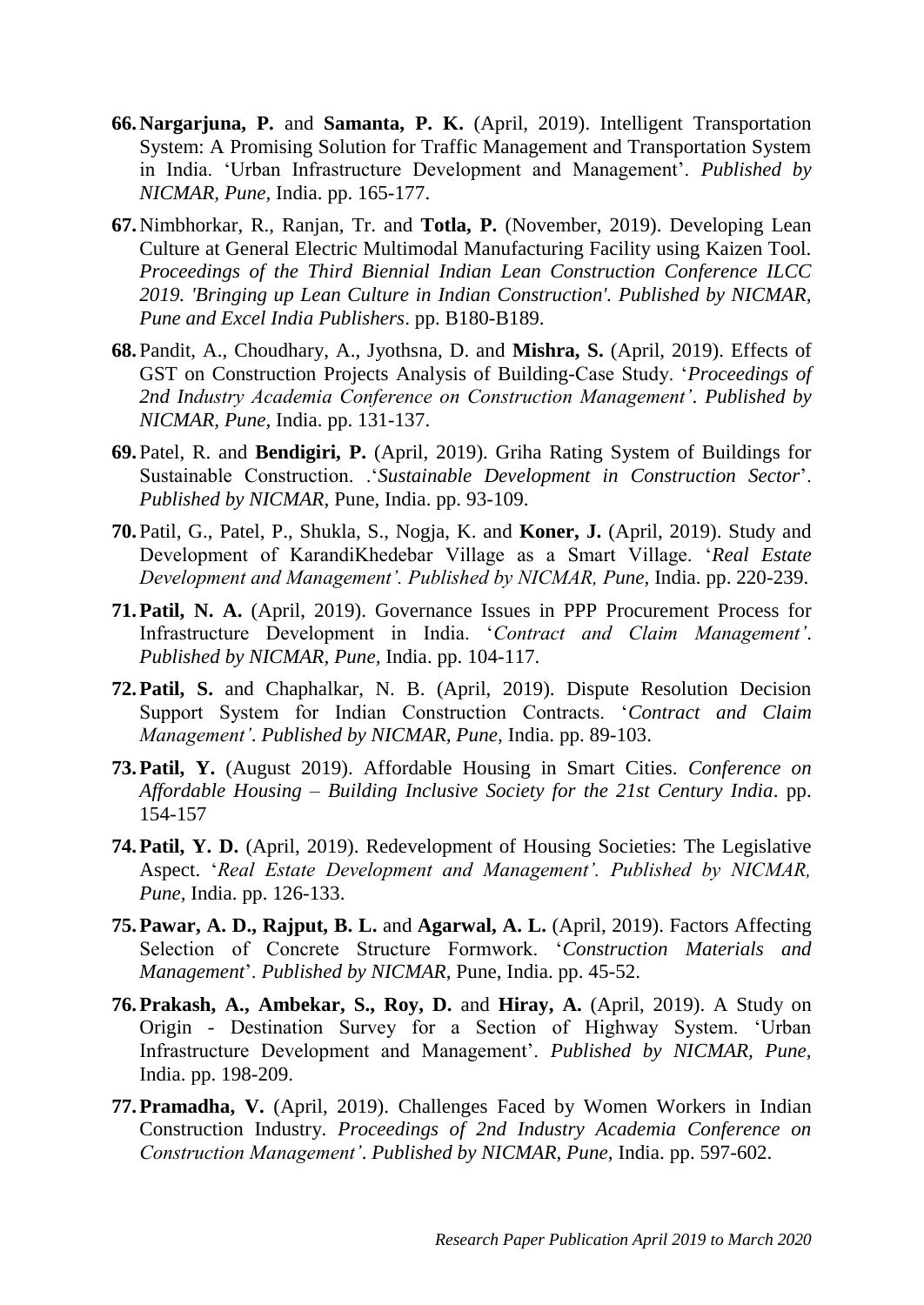- **78.Pramadha, V.** (July, 2019). An Exploratory Study of the Leadership Skills for Construction Project Success in India. *'Financial and Other Issues in CRIP Sector'*. Published by NICMAR, Pune, India. pp. 1-7.
- **79.**Praveenkumar, M., Anilkumar, K., Rajendra, M. and **Ravinder, B**. (April, 2019). Contemporaneous Period Schedule Analysis of Delays. '*Proceedings of 2nd Industry Academia Conference on Construction Management'*. *Published by NICMAR, Pune,* India. pp. 181-190.
- **80.Purandare, A.**, Mathew, B., Thomas, B., Prakash, D. and Riyas, A. (April, 2019). A Study of Green Buildings in Kerala. '*Real Estate Development and Management'. Published by NICMAR, Pune,* India. pp. 31-42.
- **81.Purandare, A.S.**, Gupta, L., Maheshwari, A., Jain, B. D and Kaushik, R. (April, 2019). Feasibility Study for Development of an Online Portal for Buying, Selling and Renting of Surplus, In-Hand Material and Equipment Inventory for Construction Companies in Pune Region. '*Technological Transformation and Digitalization in Construction Industry'. Published by NICMAR, Pune,* India. pp. 1-15.
- **82.Rajput, B. L., Agarwal, A. L.** and **Pawar, A. D.** (April, 2019). Study on BIM Advantages and Barriers to Its Adoption on Construction Project Sites in India. '*Technological Transformation and Digitalization in Construction Industry'. Published by NICMAR, Pune,* India. pp. 81-92.
- **83.Ramakrishna, N.** (April, 2019). Affordable Housing PPPs: The Case of Sukhobrishti Model. '*Proceedings of 2nd Industry Academia Conference on Construction Management'*. *Published by NICMAR, Pune,* India. pp. 57-68.
- **84.Ramakrishna, N.** (December 2019). Highways and Road Development in India: Progress and Prospects. *Maharashtra Economic Development Council Digest* (MEDC Economic Digest). Vol. II, No. 4. pp. 13- 17.
- **85.Ramakrishna, N.**, Girkar, P. and Sapra, S. (April, 2019). Planning Slum Rehabilitation/Redevelopment Projects: Evaluation and Learning from Mumbai. '*Real Estate Development and Management'. Published by NICMAR, Pune,* India. pp. 11-30.
- **86.Ramalingam, S.** and **Vyas, V.D.** (November, 2019). A 'Process View' in Lean Accounting - A Case on Activity-Based Costing. Proceedings of the 3rd Biennial Indian Lean Construction Conference - ILCC 2019 – "*Bringing up Lean Culture in Indian Construction*". *Published by NICMAR, Pune and Excel India Publishers, New Delhi*. pp. B63-B71.
- **87.Ramalingam, S.**, Balaggan, S., Kumar. S., Sharma, A., Sahu, A. and Raghvendra, G. K. (April, 2019). Assessing Team Performance Using SNA in BIM based Projects. '*Technological Transformation and Digitalization in Construction Industry'. Published by NICMAR, Pune,* India. pp. 93-114.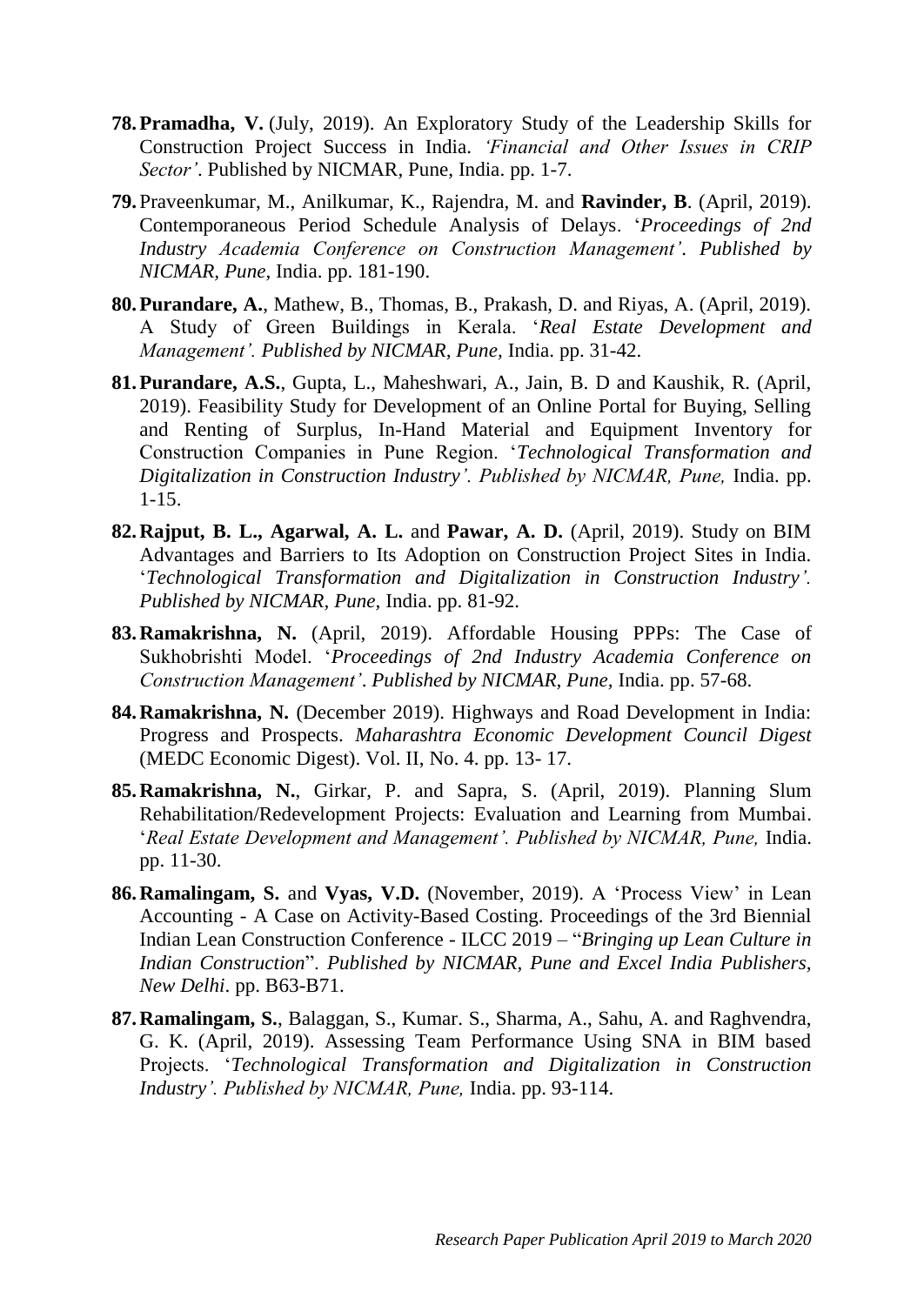- **88.Ramalingam, S.**, Talluri, N. S. K., Gadela, V. J. B., Siddani, N. K. and Morampudi, M. S. (April, 2019). Work Sampling and Productivity Analysis for an Industrial Project. '*Project Management Practices'. Published by NICMAR, Pune,*  India. pp. 75-83.
- **89.Rambabu M.,** and Rao, V. P. (2020). Approaches for Efficient Query Optimization using Semantic Web Technologies. '*Innovations in Computer Science and Engineering Proceedings of 7th ICICSE'.* pp. 423-436.
- **90.Rambabu M.,** Javed, M., Raghavendra, C. and Shravya. (April, 2019). E-Contracting on Construction Projects. '*Contract and Claim Management'*. *Published by NICMAR, Pune,* India. pp. 160-169.
- **91.Rao, H. P.** (April, 2019). Return and Volatility Analysis of Realty Stocks In India '*Proceedings of 2nd Industry Academia Conference on Construction Management'*. *Published by NICMAR, Pune,* India. pp. 554-560.
- **92.Rao, H. P.** (July, 2019). Liquidity and Profitability Analysis in Selected Real Estate Companies in India. '*Financial and Other Issues in CRIP Sector'*. Published by NICMAR, Pune, India. pp. 118-127.
- **93.**Rao, V. B., Rahul, M. K., Simha, R. and **Srihari, V.** (April, 2019). Occupational Health Problems of Construction Worker. '*Proceedings of 2nd Industry Academia Conference on Construction Management'*. *Published by NICMAR, Pune,* India. pp. 13-23.
- **94.Reddy, H.** and Garg, A. (December, 2019). Urban Transportation Management Learning From Failures. *Sustainable Business and Competitive Strategies Retail Industry and E-Marketing*. Bloomsbury Publication. pp. 84-93.
- **95.Reddy, H.** and **Samanta, P. K.** (December, 2019). Fast-Track Construction: An Interim Framework for the Indian Construction Industry. *Advances in Management and Technology*. Bloomsbury Publication pp. 81-89.
- **96.**Reddy, S. R. A., Kumar, A. S. and **Sathish Kumar, R.** (April, 2019). Construction Methodology and Quantification of a Tunneling Project – A Case Study On Poola Subbaiah Veligonda Project In Andhra Pradesh. '*Proceedings of 2nd Industry Academia Conference on Construction Management'*. *Published by NICMAR, Pune,* India. pp. 24-44.
- **97.** Ringe, A. S. and **Pai, S. K.** (December, 2019). Fast Track Construction of Aluminum Formwork in Monolithic Construction Process using Lean Techniques. *Proceedings of International Conference on Recent Advances in Civil Engineering Infrastructure*. pp. 11-15.
- **98.**Roy, M., Gouri, C. T., Yohannan, M., **Rajhans, K.** and Kammath, M. (April, 2019). A Study of Employee Engagement and Motivation Practices in Construction Organizations and its Correlation with Employee Performance. '*Project Management Practices'. Published by NICMAR, Pune,* India. pp. 84-102.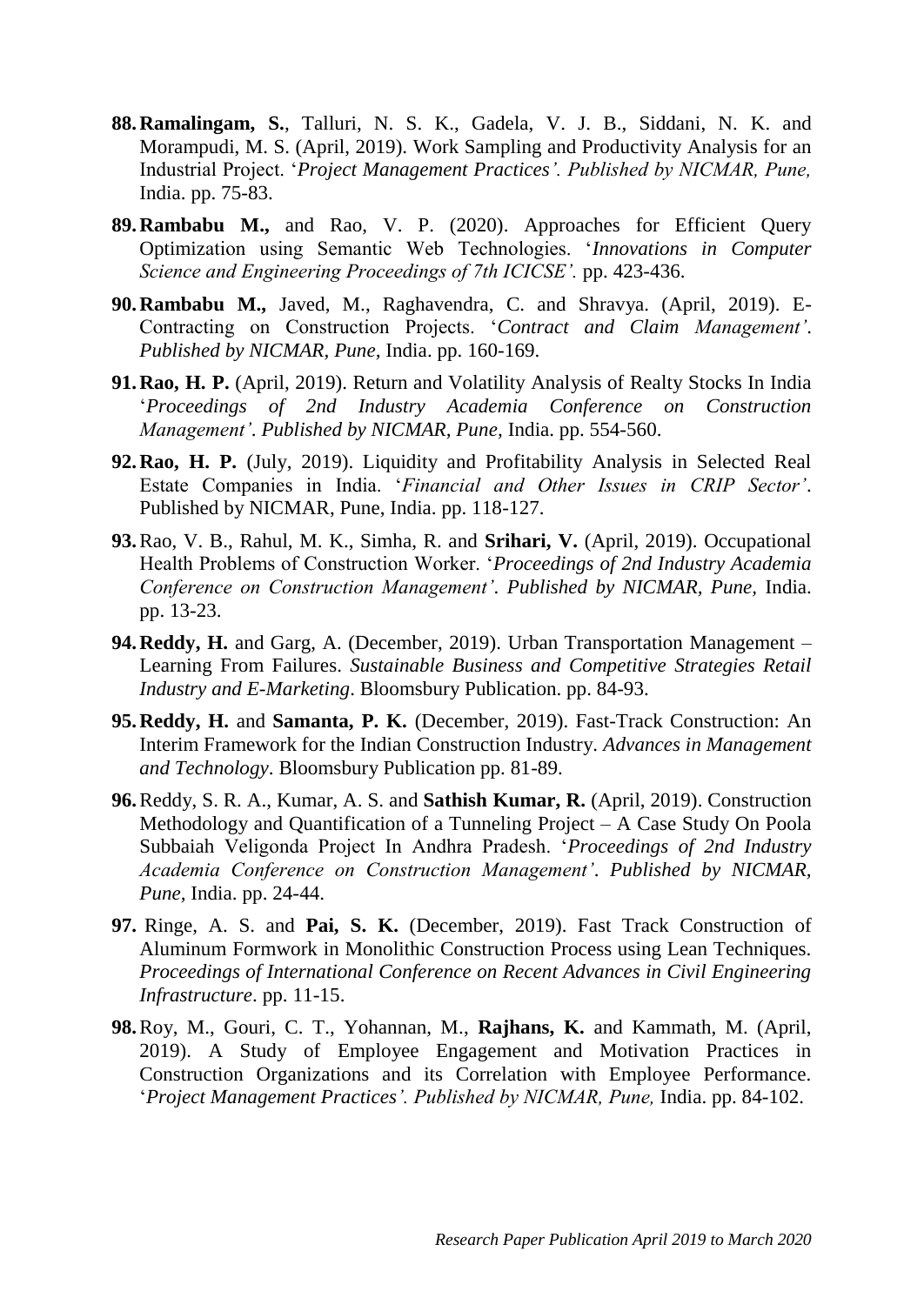- **99.**Salim, P. M., **Seshadri, S. T.** and Prasad, B. S. R. K. (April, 2019). A Review in the Properties of Concrete with Different Mineral Admixtures. '*Proceedings of 2nd Industry Academia Conference on Construction Management'*. *Published by NICMAR, Pune,* India. pp. 284-295.
- **100. Samanta, P. K.** and **Ramakrishna N.** (April, 2019). Evaluation of Urban Redevelopment Projects: A Citizen Survey in Pune. 'Urban Infrastructure Development and Management'. *Published by NICMAR, Pune,* India. pp. 93- 109.
- **101. Sathish Kumar, R.** (April, 2019). Operating Conditions of Cranes Used in Construction Industry – A Case Study. '*Construction Materials and Management*'. *Published by NICMAR*, Pune, India. pp. 155-167.
- **102. Seshadri S. T.**, Gupta, N. R., Naidu A. R. K. and Nyavnandirevanth. (April, 2019). Amalgamation of alliance Contracting With Lean Principles For Enhanced Project Delivery. '*Proceedings of 2nd Industry Academia Conference on Construction Management'*. *Published by NICMAR, Pune,* India. pp. 138- 147.
- **103.** Shah, I., **Sudarsan, J. S.,** Shah, U., Ramesh, S. and Sehran, M. (2019). Impact on Ground Water due to Textile Industries in Kadodara Region, Surat, Gujrat, India. *AIP Conference Proceedings Scopus Indexed Journal Publication*. pp. 1 - 7.
- **104.** Sharathchandra, H. C., Shrikanth, Nandish. K. S. and **Mamillapalli, R. S.** (April, 2019). Impact of Sub-Contracting On Construction Projects. '*Proceedings of 2nd Industry Academia Conference on Construction Management'*. *Published by NICMAR, Pune,* India. pp. 355-365.
- **105. Shriwas, A., Singh, I.** and **Pai, S***.* (April, 2019). Idle Construction Equipment Impact Assessment on Infrastructure Projects. '*Proceedings of 2nd Industry Academia Conference on Construction Management'*. *Published by NICMAR, Pune,* India. pp. 196-200.
- **106. Singh, A.** (April, 2019). Real Estate in India Post Year 2017: Transition from Developer Market to Buyer Market. '*Real Estate Development and Management'. Published by NICMAR, Pune,* India. pp. 1-10.
- **107. Singh, I.** (April, 2019). Imperative of Contract Management in Construction Sector. '*Contract and Claim Management'*. *Published by NICMAR, Pune,* India. pp. 1-8.
- **108.** Singh, P. B., **Sudarsan, J. S.** Sanwari, A. A. and **Srihari, V.** (April, 2019). Floating Wetland – Sustainable Green Technology for Treating Domestic Wastewater. '*Construction Management Practices'*. *Published by NICMAR, Pune,* India. pp. 236-247.
- **109. Singla, H. and Shrivas, A**. (2019). Impediments to Construction Innovations in India. *PMI Conference e-Proceedings. PMIRAC 2019 IIMK*, Kozhikode. pp. 591-612.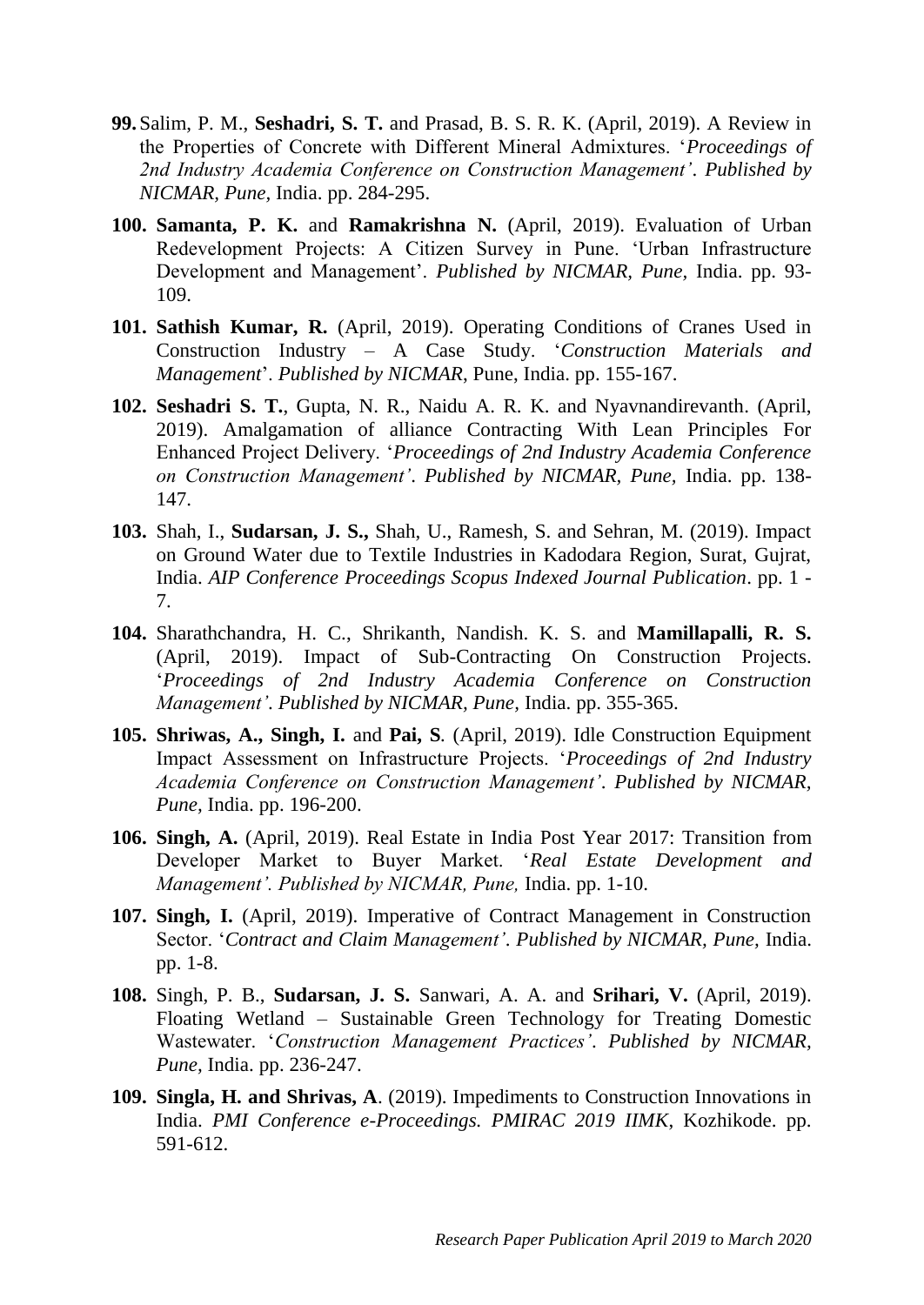- **110. Singla, H. K.** (July, 2019). Impact of R&D Expenditure, Innovative Infrastructure and Financial Development on Innovation Activity: A Cross Country Panel Data Empirical Investigation. *'Financial and Other Issues in CRIP Sector'*. Published by NICMAR, Pune, India. pp. 92-104.
- **111.** Sonar, P. and **Vaishampayan, S.** (April, 2019). Enhancing Ridership of BRTS by Ensuring Last Mile Connectivity: Case of Pune, India. 'Urban Infrastructure Development and Management'. *Published by NICMAR, Pune,* India. pp. 178- 197.
- **112.** Sonpipare, A., Areendran, G. and **Totla, P.** (April, 2019). Estimation of Solar Energy Potential for Regional Energy Planning using GIS Techniques. '*Sustainable Development in Construction Sector*'. *Published by NICMAR*, Pune, India. pp. 157-166.
- **113. Sreram P. Kumar.** (April, 2019). Qualitative Analysis of Delay in RCC Frame Construction of High-Rise Buildings '*Project Management Practices'. Published by NICMAR, Pune,* India. pp. 211-230.
- **114. Sreram, P. K**. (2019). A PMBOK Approach to Project Documentation Closure. *PMI Conference e-Proceedings. PMIRAC 2019* IIM Kozhikode. pp. 350-353.
- **115.** Sridevi, M., Rao, P. S. and **Seshadri S. T.** (December, 2019). Long Term Strength Studies on Quaternary Blended Bacterial Self Compacting Concrete. *Proceedings of International Conference on Recent Advances in Civil Engineering Infrastructure*. pp. 261-266.
- **116. Srinivas, K.** and **Rajaprasad. S. V. S.** (April, 2019). Time Series Modelling For Prices Of Cement In India By Using ARIMA. '*Proceedings of 2nd Industry Academia Conference on Construction Management'*. *Published by NICMAR, Pune,* India. pp. 455-467.
- **117. Srividhya, S. R.** and **Joshi, M.** (April, 2019). REITS in India: "To Be or Not To Be". '*Real Estate Development and Management'. Published by NICMAR, Pune,* India. pp. 87-104.
- **118. Sudarsan, J. S. and Srihari, V.** (2019). Evaluation of Adsorption Capacity of Biochar Mixed Substarte to Treat Tannery Wastewater by Constructed Wetland. *AIP Conference Proceedings Scopus Indexed Journal Publication*. pp. 1 -6.
- **119. Sudarsan, J. S.,** Rajan, R., Arun, S. and Balaji, N. (2019). Statistical Interpretation of the Experimental Output to Identify Better Performing Treatment Units of Constructed Wetland for Wastewater Treatment. *AIP Conference Proceedings*. pp. 1-7.
- **120. Sundrani, D. M.** and **Rajput, B. L.** (April, 2019). A Study of the Relation of the Cost of the House Purchased with the Buyer-Related Factors. '*Real Estate Development and Management'. Published by NICMAR, Pune,* India. pp. 105- 113.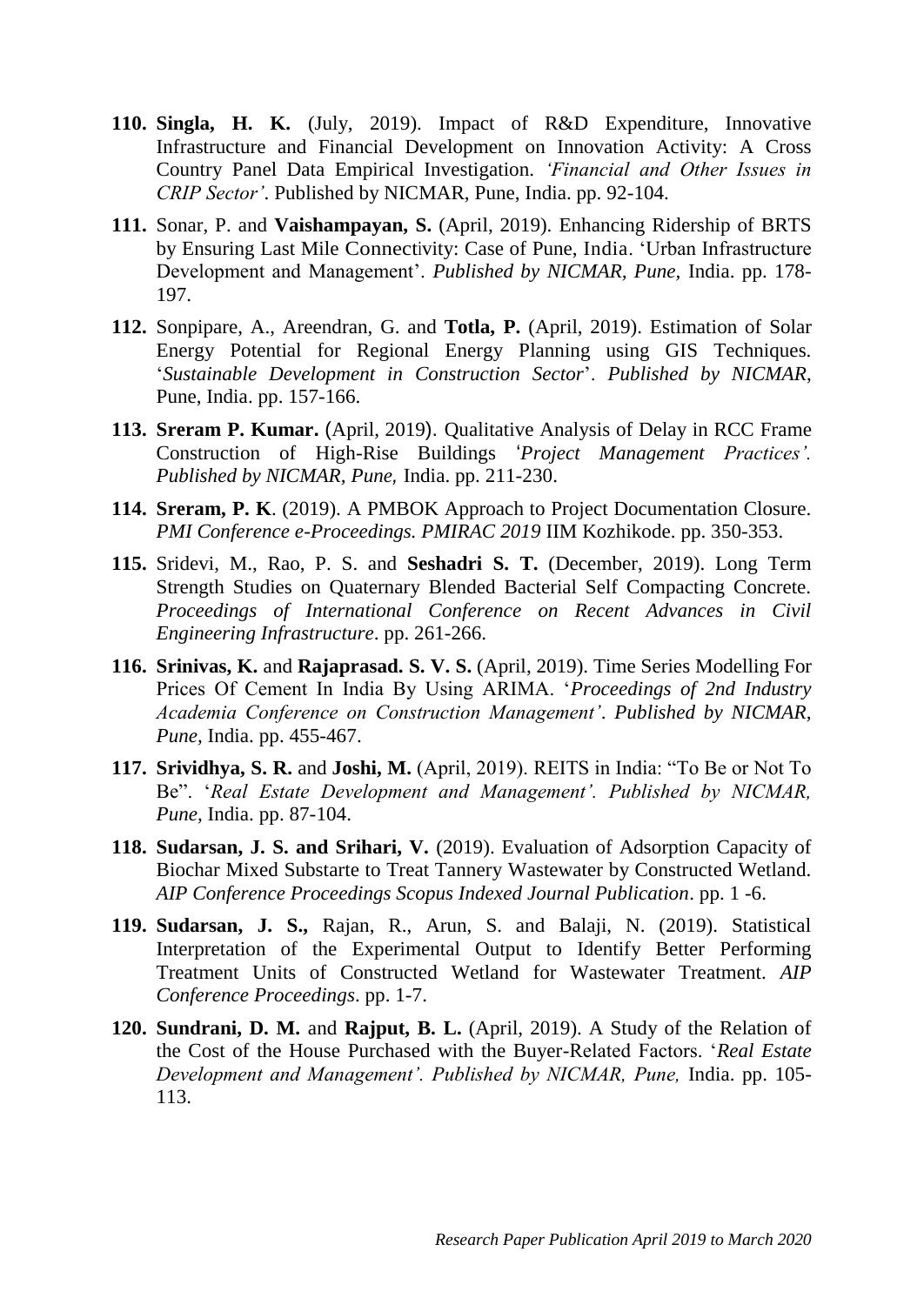- **121.** Suribabu, C. R., Reddy, N. V. and **Srihari, V.** (August, 2019). Time-Cost Tradeoff Analysis: A Multi-Objective Optimization using Differential Evolution Algorithm. *Advances in Civil Engineering Book Chapter Publication in Akinik Publications*. Vol. 3, Chapter-I, pp. 1-24.
- **122. Tenepalli, J. S.** and Neeraja. D (April, 2019). Acid and Sulphate Resistance of Geopolymer Mortar Synthesized from Wastewater Containing Highly Alkaline Substances. '*Construction Materials and Management*'. *Published by NICMAR*, Pune, India. pp. 53-66.
- **123.** Upadhyay, S., Gaikwad, A., Jena, S. K., Vyas, S. and **Abhyankar, A.** (January 2020). Investment in Residential Real Estate Property in Pune: Is it Worthy? *Management Practices in the New Millennium*. Bloomsbury Publication. pp. 101-108.
- **124.** Varshitha, S, Barodiya, P. Selukar, L. N., Singh Maini R, and **Desai, V.** (April, 2019).Areas of Application of Artificial Intelligence in Construction Project Management. '*Technological Transformation and Digitalization in Construction Industry'. Published by NICMAR, Pune,* India. pp. 136-150.
- **125. Venkatesan R.** and **Pramadha, V.** (November 2019). Case Study Evaluation of Impact of Lean Techniques in a Construction Project. *Proceedings of the Third Biennial Indian Lean Construction Conference ILCC 2019. 'Bringing up Lean Culture in Indian Construction'. Published by NICMAR, Pune and Excel India Publishers*. pp. B283-B290.
- **126. Venkatesan R.**, Sarangi, S. Rajeshwari, S. G. and Das, D. (April, 2019). Case Study Analysis of Implementation of Lean Concept in Reduction of Material Waste in Indian Construction Industry. '*Proceedings of 2nd Industry Academia Conference on Construction Management'*. *Published by NICMAR, Pune,* India. pp. 444-454.
- **127. Venkatesan, R.,** Bharadwsaj, A. R., Kohithi, K. and Sindhuja, G. (April, 2019). Mathematical Model to Overcome Delay in Construction. '*Project Management Practices'. Published by NICMAR, Pune,* India. pp. 161-172.
- **128.** Vyas, S., Gaikwad, A., Jena, S. K., Upadhyay, S., and **Abhyankar, A.** (January 2020). Branding and Residential Real Estate Sector: Is It Pivotal? *Management Practices in the New Millennium*. Bloomsbury Publication, pp. 160-170. **(1st Prize Award)**
- **129.** Waghela, N. B. and **Agrawal, V. M.** (April, 2019). Study of Existing Traffic Condition at a Mumbai Suburban Railway Station: Case Study of Kalyan. 'Urban Infrastructure Development and Management'. *Published by NICMAR, Pune,* India. pp. 122-133.
- **130. Yadav, S.**, Mashruwala, A, Sanghvi, R., Sheth, H. and Mehta, D. (April, 2019). Application of Lean Techniques in Construction Projects. '*Construction Management Practices'*. *Published by NICMAR, Pune,* India. pp. 1-12.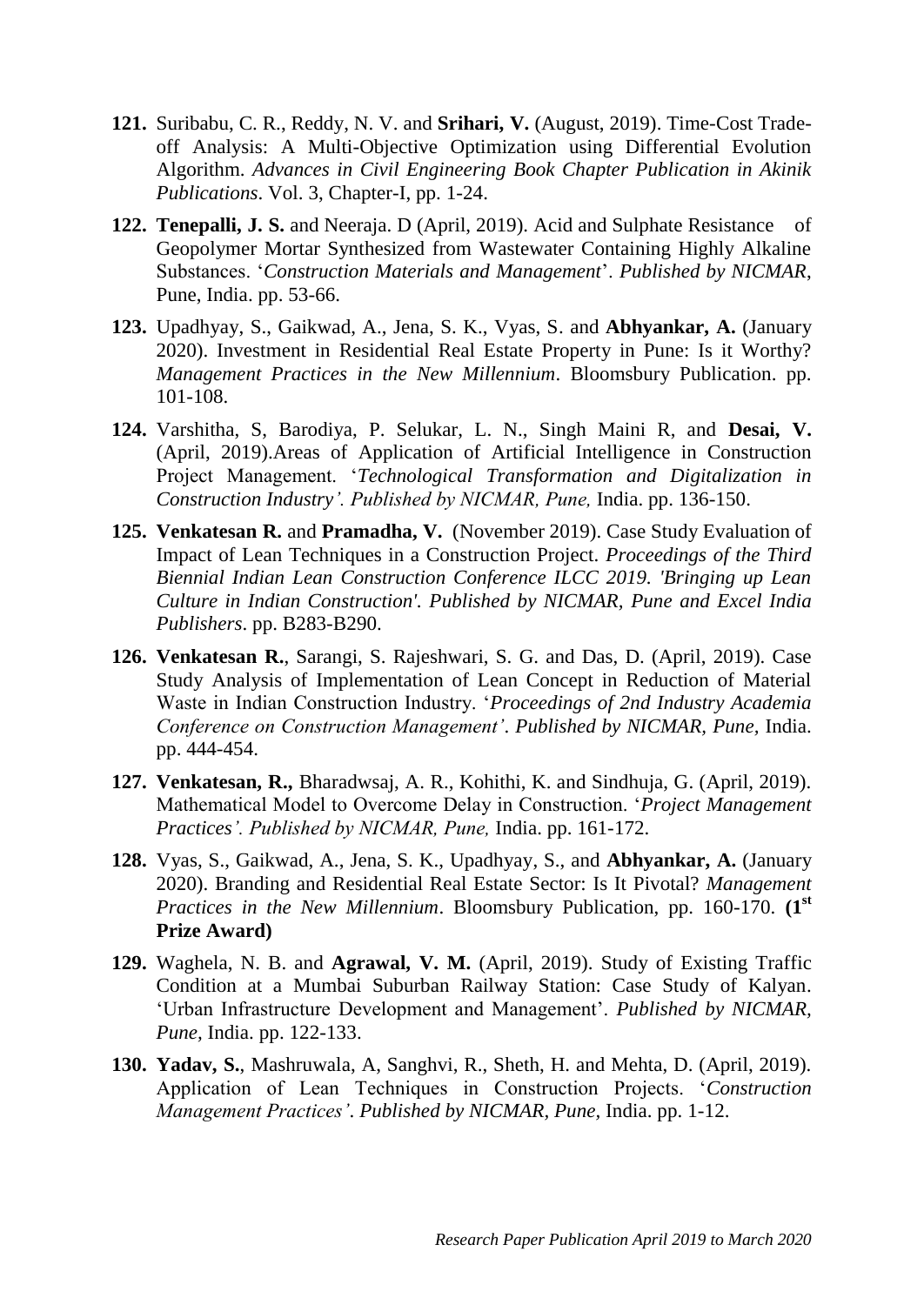#### **3. Book Review**

- 1. **Agrawal, V. M.** (Apr.,-June 2019). Concrete Sustainability. *NICMAR – Journal of Construction Management*. Vol. 34, No. 2, pp. 1016-108.
- 2. **Chandramohan, A.** (Jan. March, 2020). The Passivhaus Handbook A Practical Guide To Constructing And Retrofitting Buildings For Ultra-Low Energy Performance. *NICMAR-Journal of Construction Managemen*t. Vol. 35, No. 1, pp. 89-91.
- 3. **Koner, J.** (July Sept., 2019). The Routledge Handbook of Sustainable Real Estate. *NICMAR-Journal of Construction Management.* Vol. 34, No. 3, pp. 76-78.
- 4. **Koner, J.** (Jan., March, 2020). Affordable Housing Governance and Finance Innovations, Partnerships and Comparative Perspectives. *NICMAR-Journal of Construction Management*. Vol. 35, No. 1, pp. 82-86.
- 5. **Koner, J.** (January 2020). Flirting with Stocks Stock Market Investing for Beginners. *International Journal of Advance Study and Research Work*. Vol. 3, No. 1, pp. 24-27.
- 6. **Koner, J.** (Oct., Dec, 2019). Elements of Valuation of Immovable Properties. *NICMAR – Journal of Construction Management*. Vol. 34, No. 4, pp. 90-93
- 7. **Koner, J.** and **Purandare, A.** (December 2019). Financial Services Marketing. *International Journal of Advance Study and Research Work*. Vol. 2, No. 12, pp. 18-20.
- 8. **Koner, J.** and **Purandare, A.** (February 2020). Good Economics for Hard Times. *International Journal of Advance Study and Research Work*. Vol. 3, No. 2, pp. 28- 30.
- 9. **Koner, J.,** (Apr.,-June 2019). Foundations of Real Estate Financial Modelling. *NICMAR – Journal of Construction Management*. Vol. 34, No. 2, pp. 102-105.
- 10. **Malla, V.** (Oct. Dec, 2019). BIM and Construction Management: Proven Tools, Methods, and Workflows. *NICMAR – Journal of Construction Management*. Vol. 34, No. 4, pp. 94-96.
- 11. **Narasimha Prasad, K. N.** (July Sept. 2019). The Ecology of Building Materials. *NICMAR-Journal of Construction Management*. Vol. 34, No. 3, pp. 79-80.
- 12.**Roy, Debopam**, Kalidindi, S. N. and Menon, A. (2019). Overview of Project Governance Framework for Built Heritage Conservation in India. *Professionalism in the Built Heritage – Van Balen & Vandesande (Eds) Taylor & Francis Group, London (Book Chapter).*Vol. 4, pp. 43-49.
- 13.**Samanta, P. K.** (Jan., June, 2019). Financing Cities in India: Municipal Reforms, Fiscal Accountability and Urban Infrastructure. *Srusti Management Review*. Vol. 12, No. 1, pp. 82-84.
- 14.**Samanta, P. K.** (June, 2019). Corporate Social Responsibility Strategy, Communication, and Governance. *The IUJ Journal of Management*. Vol. 7, No. 1, pp. 133-135.